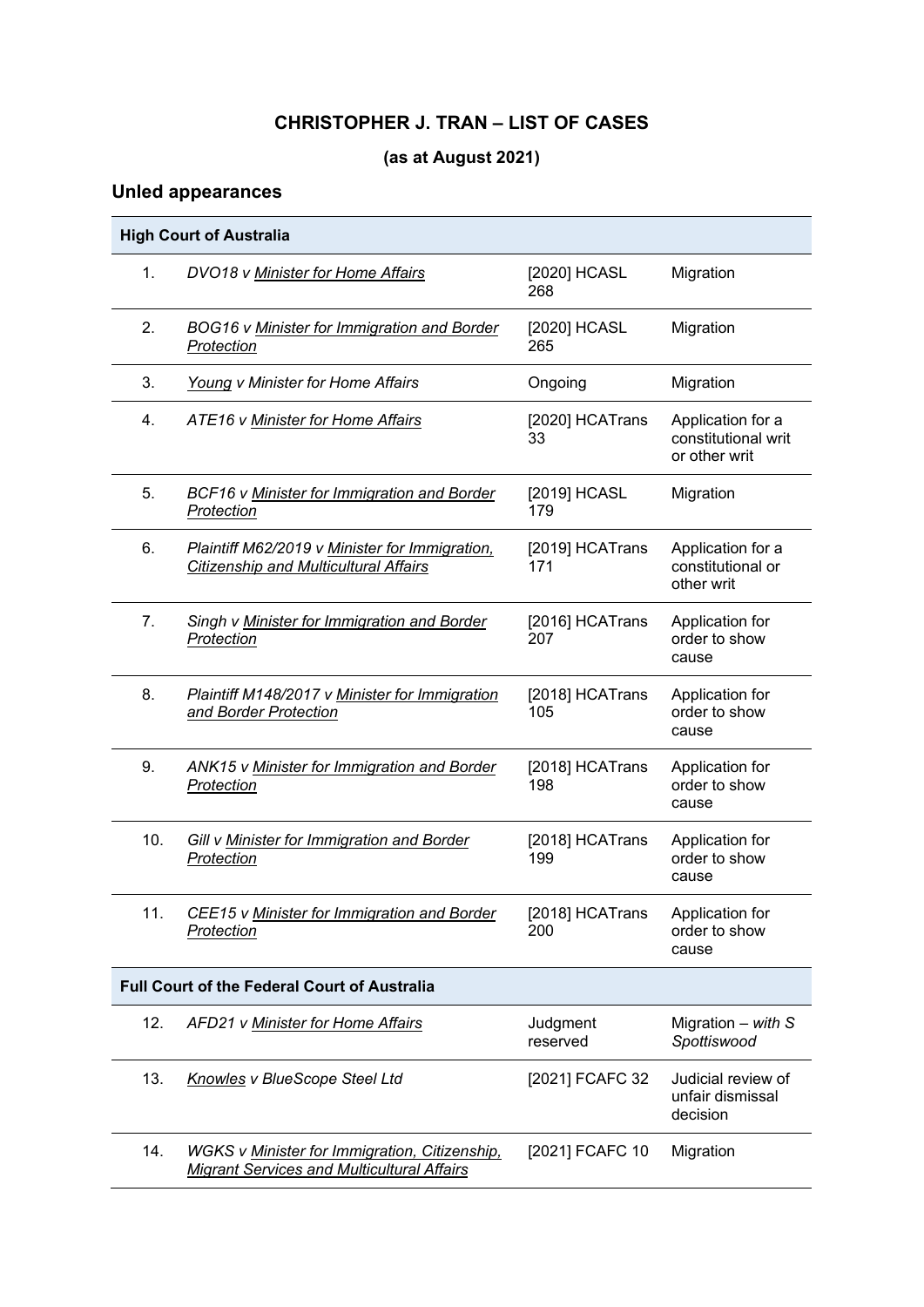| 15. | Daley v Child Support Registrar                                                                       | [2020] FCAFC<br>161                                   | Child support                                                                      |
|-----|-------------------------------------------------------------------------------------------------------|-------------------------------------------------------|------------------------------------------------------------------------------------|
| 16. | BP Refinery (Kwinana) Pty Ltd v Tracey                                                                | (2020) 276 FCR 9                                      | Unfair dismissal                                                                   |
| 17. | GLD18 v Minister for Home Affairs                                                                     | [2020] FCAFC 2                                        | Migration                                                                          |
| 18. | AUF18 v Minister for Home Affairs                                                                     | (2019) 274 FCR<br>82; [2019] FCAFC<br>222             | Migration                                                                          |
| 19. | BLX16 v Minister for Immigration and Border<br>Protection                                             | [2019] FCAFC<br>176                                   | Migration                                                                          |
| 20. | Hua v Minister for Home Affairs                                                                       | [2019] FCAFC<br>158                                   | Migration                                                                          |
| 21. | <b>Minister for Immigration and Border Protection</b><br>v CPA16                                      | (2019) 268 FCR<br>379; [2019]<br>FCAFC 40             | Migration                                                                          |
| 22. | AQM18 v Minister for Immigration and Border<br>Protection                                             | (2019) 268 FCR<br>424; [2019]<br>FCAFC <sub>27</sub>  | Migration                                                                          |
| 23. | AQU17 v Minister for Immigration and Border<br>Protection                                             | (2018) 162 ALD<br>442; [2018]<br>FCAFC <sub>111</sub> | Migration                                                                          |
| 24. | <b>Singh v Minister for Immigration and Border</b><br>Protection                                      | (2018) 266 FCR<br>459; [2018]<br>FCAFC 184            | Migration                                                                          |
|     | <b>Federal Court of Australia</b>                                                                     |                                                       |                                                                                    |
| 25. | AFG20 v Minister for Immigration, Citizenship,<br><b>Migrant Services and Multicultural Affairs</b>   | Judgment<br>reserved                                  | Migration                                                                          |
| 26. | PD v President, Australian Human Rights<br>Commission [No 2]                                          | [2021] FCA 851                                        | Disqualification<br>application<br>(appearing on<br>behalf of the<br>Commonwealth) |
| 27. | <b>Australian Building and Construction</b><br>Commissioner v Australian Workers' Union               | [2021] FCA 861                                        | Civil penalty<br>proceedings                                                       |
| 28. | Bethell v Minister for Immigration, Citizenship,<br><b>Migrant Services and Multicultural Affairs</b> | [2021] FCA 661                                        | Migration - with<br>S Spottiswood                                                  |
| 29. | Wilson Transformer Company Pty Ltd v Anti-<br>Dumping Review Panel [No 2]                             | [2021] FCA 591;<br>[2021] FCA 672                     | Anti-Dumping<br>(appearing on<br>behalf of<br>interveners)                         |
| 30. | <b>Australian Competition and Consumer</b><br>Commission v Pacific National Pty Limited               | (Unreported, 1<br>April 2021,<br>Registrar Stone)     | Costs                                                                              |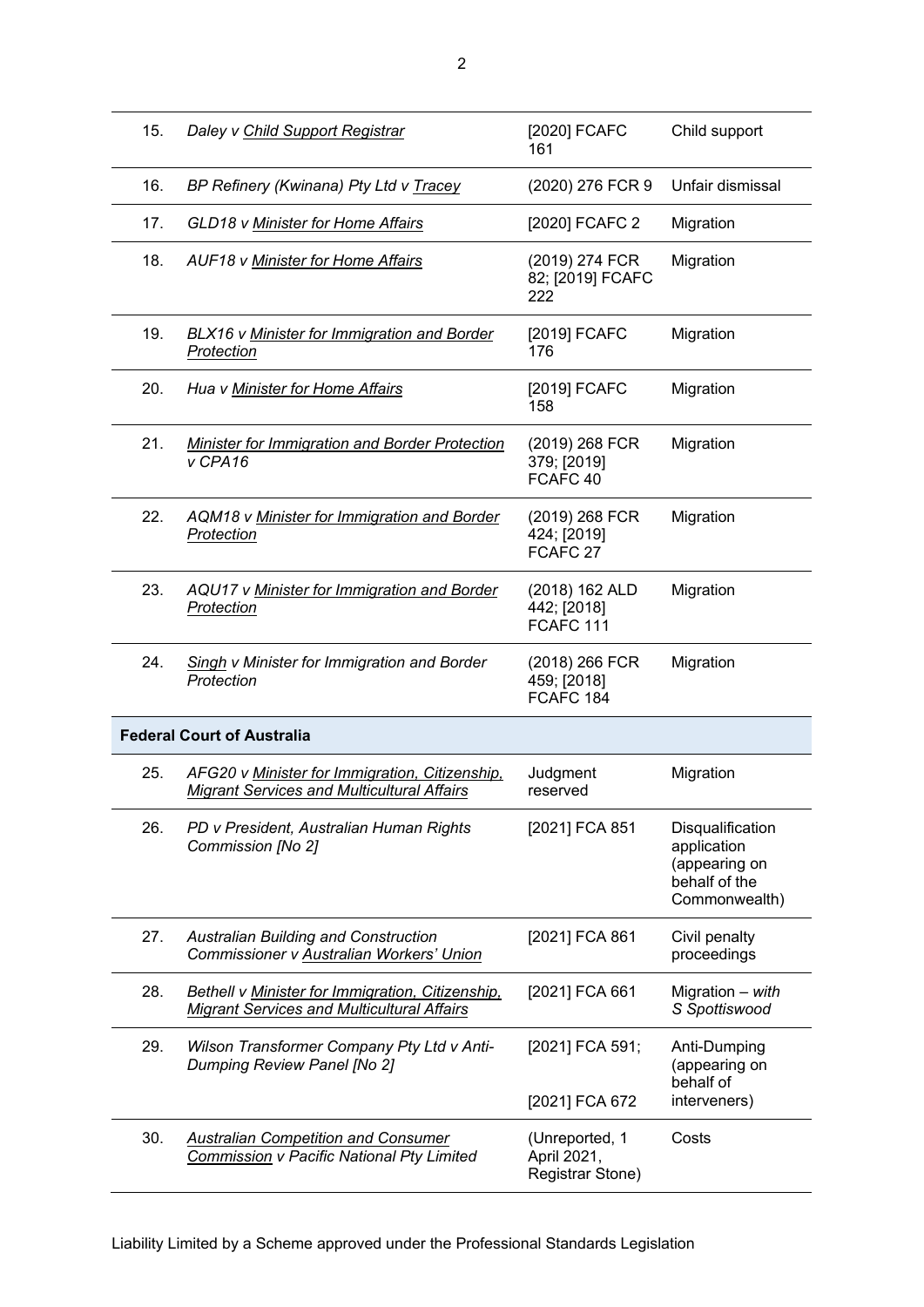|     | <b>Migrant Services and Multicultural Affairs</b>                                                         |                                          | Migration $-$ with $N$<br>A Wootton                   |
|-----|-----------------------------------------------------------------------------------------------------------|------------------------------------------|-------------------------------------------------------|
|     |                                                                                                           | [2021] FCA 559                           |                                                       |
| 32. | EDB16 v Minister for Immigration, Citizenship,<br><b>Migrant Services and Multicultural Affairs</b>       | [2021] FCA 69                            | Migration                                             |
| 33. | CZCV v Commonwealth                                                                                       | [2020] FCA 1864                          | Interlocutory<br>injunction $-$ with $N$<br>A Wootton |
| 34. | GKD18 v Minister for Home Affairs                                                                         | [2020] FCA 1664                          | Migration                                             |
| 35. | AIX20 v Minister for Home Affairs                                                                         | [2020] FCA 1640                          | Interrogatories                                       |
| 36. | <b>BPL20 v Minister for Home Affairs</b>                                                                  | [2020] FCA 1207                          | Migration                                             |
| 37. | <b>WGKS v Minister for Immigration, Citizenship,</b><br><b>Migrant Services and Multicultural Affairs</b> | [2020] FCA 1060                          | Migration                                             |
| 38. | Daley v Child Support Registrar                                                                           | [2020] FCA 862                           | Application for<br>stay/injunction                    |
| 39. | CMA19 v Minister for Home Affairs                                                                         | [2020] FCA 736                           | Migration                                             |
| 40. | Macras v Victoria Police                                                                                  | [2019] FCA 1848                          | <b>Disability</b><br>discrimination                   |
| 41. | FBA17 v Minister for Immigration, Citizenship,<br><b>Migrant Services and Multicultural Affairs</b>       | [2019] FCA 1447                          | Migration                                             |
| 42. | ATU16 v Minister for Home Affairs                                                                         | [2019] FCA 1295                          | Migration                                             |
| 43. | <b>Child Support Registrar v MQMV</b>                                                                     | [2019] FCA 1171                          | Child support                                         |
| 44. | Schröder-Turk v Murdoch University                                                                        | [2019] FCA 1152                          | Procedure                                             |
|     |                                                                                                           | [2019] FCA 1434                          | Procedure                                             |
| 45. | Daley v Child Support Registrar                                                                           | [2019] FCA 1097                          | Child support                                         |
| 46. | CCA19 v Secretary, Department of Home<br><u>Affairs</u>                                                   | (2019) 165 ALD<br>503; [2019] FCA<br>946 | Migration - with<br>M A Hosking                       |
| 47. | Singh v Minister for Immigration and Border<br>Protection                                                 | [2019] FCA 428                           | Migration                                             |
| 48. | Bala v Minister for Immigration and Border<br>Protection                                                  | [2019] FCA 600                           | Migration                                             |
| 49. | Cherukure v Minister for Immigration and<br><b>Border Protection</b>                                      | [2019] FCA 252                           | Migration                                             |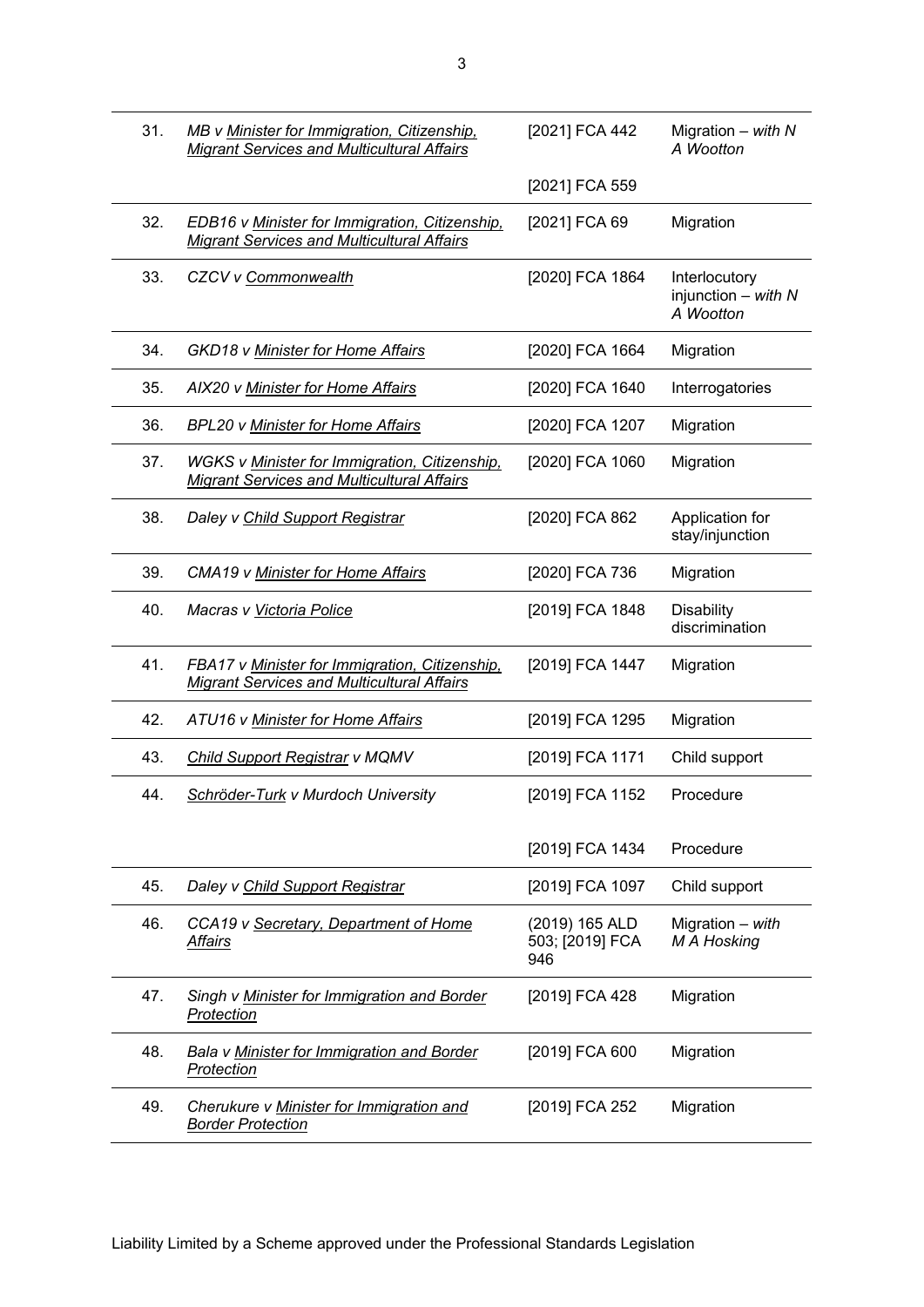| 50. | Milam v University of Melbourne                                                        | (2019) 285 IR<br>309; [2019] FCA<br>171  | Interlocutory<br>$injunction -$<br>employment<br>dispute |
|-----|----------------------------------------------------------------------------------------|------------------------------------------|----------------------------------------------------------|
| 51. | Goyal v Minister for Immigration and Border<br>Protection                              | [2019] FCA 170                           | Migration                                                |
| 52. | Hua v Minister for Home Affairs                                                        | [2019] FCA 94                            | Migration                                                |
| 53. | Sesalim v Secretary, Department of Social<br><b>Services</b>                           | (2018) 75 AAR<br>476; [2018] FCA<br>1159 | Social security<br>appeal                                |
|     |                                                                                        | [2018] FCA 1401                          |                                                          |
| 54. | Rahim v Minister for Immigration and Border<br>Protection                              | [2018] FCA 1736                          | Migration                                                |
| 55. | <b>Minister for Immigration and Border Protection</b><br>v Naqvi                       | [2018] FCA 2075                          | Migration                                                |
| 56. | <b>BDC17 v Minister for Immigration and Border</b><br>Protection                       | [2018] FCA 1899                          | Migration                                                |
| 57. | <b>EHJ17 v Minister for Immigration and Border</b><br>Protection                       | [2018] FCA 1869                          | Migration                                                |
| 58. | Knowles v Secretary of the Department of<br>Veterans' Affairs                          | [2018] FCA 1213                          | Legal professional<br>privilege                          |
| 59. | A v Minister for Immigration, Citizenship and<br><b>Multicultural Affairs</b>          | [2018] FCA 1343                          | Interlocutory<br>injunction                              |
| 60. | Shrestha v Minister for Immigration and Border<br>Protection                           | [2018] FCA 1331                          | Migration                                                |
| 61. | <b>BAK15</b> v Minister for Immigration and Border<br>Protection                       | [2018] FCA 1173                          | Migration                                                |
| 62. | Chai v Minister for Immigration and Border<br>Protection                               | [2018] FCA 1298                          | Migration                                                |
| 63. | Nguyen v Minister for Immigration and Border<br>Protection                             | [2018] FCA 1374                          | Migration                                                |
| 64. | Maruwapi v Minister for Immigration and<br><b>Border Protection</b>                    | [2018] FCA 955                           | Migration                                                |
| 65. | <b>BJN15 v Minister for Immigration and Border</b><br><b>Protection</b>                | [2018] FCA 679                           | Migration appeal                                         |
| 66. | CJT15 v Minister for Immigration and Border<br><b>Protection</b>                       | [2018] FCA 618                           | Migration appeal                                         |
| 67. | <b>SMEC Holdings Pty Ltd v Commissioner of the</b><br><b>Australian Federal Police</b> | [2018] FCA 609;<br>[2018] FCA 827        | Discovery;<br>Adjournment                                |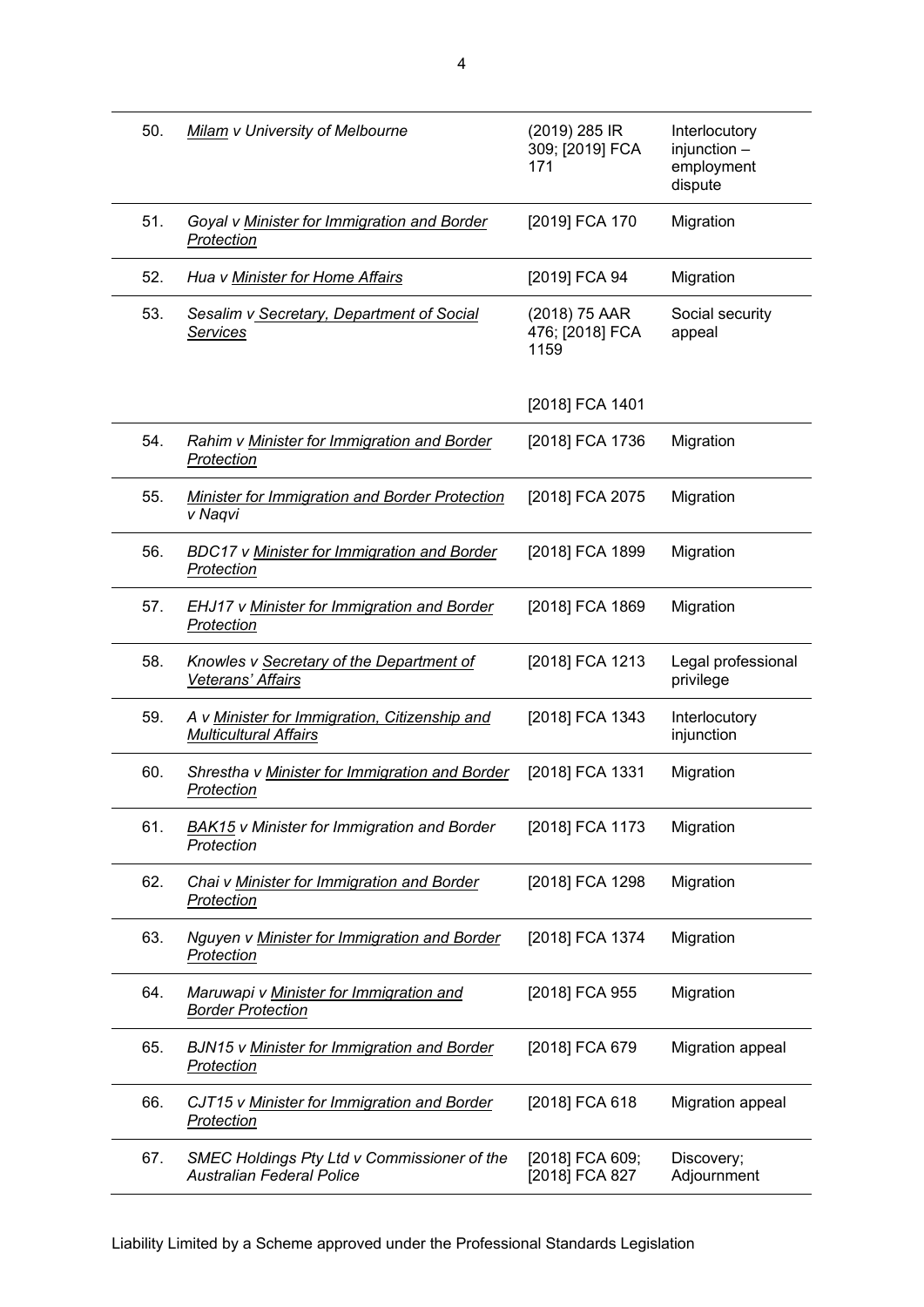|     |                                                                                                         |                                    | (appearing for<br>Mr Goodwin)                                         |
|-----|---------------------------------------------------------------------------------------------------------|------------------------------------|-----------------------------------------------------------------------|
| 68. | AKH16 v Minister for Immigration and Border<br>Protection                                               | [2018] FCA 372                     | Extension of time                                                     |
| 69. | BZY15 v Minister for Immigration and Border<br><b>Protection</b>                                        | [2018] FCA 323                     | Migration appeal                                                      |
| 70. | ANL16 v Minister for Immigration and Border<br>Protection                                               | [2018] FCA 438                     | Migration appeal                                                      |
| 71. | <b>MZARX v Minister for Immigration and Border</b><br>Protection                                        | [2018] FCA 437                     | Migration appeal                                                      |
| 72. | FRX17 as litigation representative for FRM17 v<br><b>Minister for Immigration and Border Protection</b> | (2018) 262 FCR<br>1; [2018] FCA 63 | Interlocutory<br>injunction                                           |
| 73. | DBE16 v Minister for Immigration and Border<br>Protection                                               | [2017] FCA 942                     | Migration appeal                                                      |
| 74. | SZUVA v Minister for Immigration and Border<br>Protection                                               | [2017] FCA 482                     | Migration appeal                                                      |
| 75. | AOA16 v Minister for Immigration and Border<br>Protection                                               | [2017] FCA 697                     | Migration appeal                                                      |
| 76. | CKS15 v Minister for Immigration and Border<br>Protection                                               | [2017] FCA 583                     | Migration appeal                                                      |
| 77. | Kaur v Minister for Immigration and Border<br>Protection                                                | [2017] FCA 777                     | Migration appeal                                                      |
| 78. | <b>BJP15 v Minister for Immigration and Border</b><br>Protection                                        | [2017] FCA 613                     | Migration appeal                                                      |
| 79. | Singh v Minister for Immigration and Border<br>Protection                                               | [2017] FCA 216                     | Migration appeal                                                      |
| 80. | Biasin v State of Victoria                                                                              | [2017] FCA 161                     | Approval of<br>settlement of<br>disability<br>discrimination<br>claim |
| 81. | <b>BYI16 v Child Support Registrar</b>                                                                  | [2017] FCA 139                     | Child support                                                         |
| 82. | Saharan v Minister for Immigration and Border<br>Protection                                             | [2016] FCA 1431                    | Migration appeal                                                      |
| 83. | <b>MZAIR</b> v Minister for Immigration and Border<br>Protection                                        | [2015] FCA 1316                    | Migration appeal                                                      |
| 84. | Patel v Minister for Immigration and Border<br>Protection                                               | [2015] FCA 881                     | Migration appeal                                                      |
|     | <b>Full Court of the Family Court of Australia</b>                                                      |                                    |                                                                       |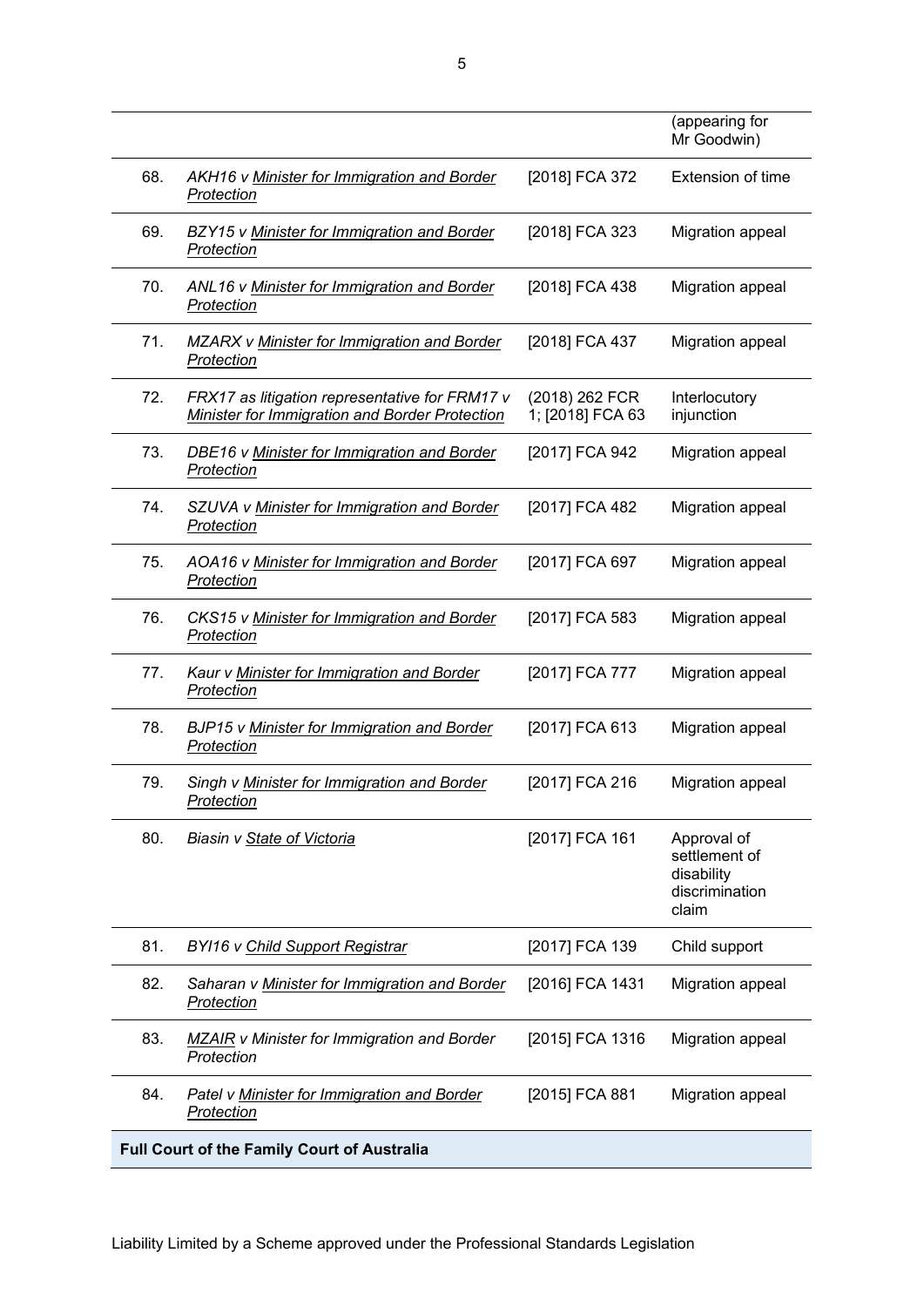| 85. | Dove v Tolmay                                                                                       | [2017] FamCAFC<br>253 | Child support -<br>appearing for the<br><b>Child Support</b><br>Registrar                                                                       |
|-----|-----------------------------------------------------------------------------------------------------|-----------------------|-------------------------------------------------------------------------------------------------------------------------------------------------|
|     | <b>Family Court of Australia</b>                                                                    |                       |                                                                                                                                                 |
| 86. | Pabiyanov & Pabiyanova                                                                              | [2018] FamCA<br>168   | Child support -<br>jurisdictional<br>issues - appearing<br>for the Secretary of<br>the Attorney-<br>General's<br>Department as<br>amicus curiae |
|     | <b>Federal Circuit Court of Australia</b>                                                           |                       |                                                                                                                                                 |
| 87. | EHZ18 v Minister for Immigration, Citizenship,<br><b>Migrant Services and Multicultural Affairs</b> | [2021] FCCA 879       | Migration                                                                                                                                       |
| 88. | D1 v Commonwealth of Australia                                                                      | [2021] FCCA 163       | Constitutional law                                                                                                                              |
| 89. | D2 v Commonwealth of Australia                                                                      | [2021] FCCA 164       | Constitutional law                                                                                                                              |
| 90. | <b>ERC17</b> v Minister for Immigration and Border<br>Protection                                    | [2020] FCCA<br>3460   | Migration                                                                                                                                       |
| 91. | AFG20 v Minister for Immigration                                                                    | [2020] FCCA<br>1361   | Migration                                                                                                                                       |
| 92. | Parata v Minister for Home Affairs                                                                  | [2020] FCCA<br>1582   | Migration                                                                                                                                       |
| 93. | Habul v Habul                                                                                       | [2020] FCCA 822       | Child support -<br>appearing for the<br><b>Child Support</b><br>Registrar                                                                       |
| 94. | Tandukar v Minister for Immigration                                                                 | [2019] FCCA<br>3510   | Migration                                                                                                                                       |
| 95. | CAC19 v Minister for Immigration and Border<br><b>Protection</b>                                    | [2019] FCCA<br>3336   | Migration                                                                                                                                       |
| 96. | CUZ17 v Minister for Immigration and Border<br><b>Protection</b>                                    | [2019] FCCA<br>3074   | Migration                                                                                                                                       |
| 97. | AYW16 v Minister for Immigration and Border<br>Protection                                           | [2019] FCCA<br>2630   | Migration                                                                                                                                       |
| 98. | AJS19 v Minister for Immigration and Border<br><b>Protection</b>                                    | [2019] FCCA 219       | Migration                                                                                                                                       |
| 99. | BLX16 v Minister for Immigration and Border<br><b>Protection</b>                                    | [2019] FCCA 405       | Migration                                                                                                                                       |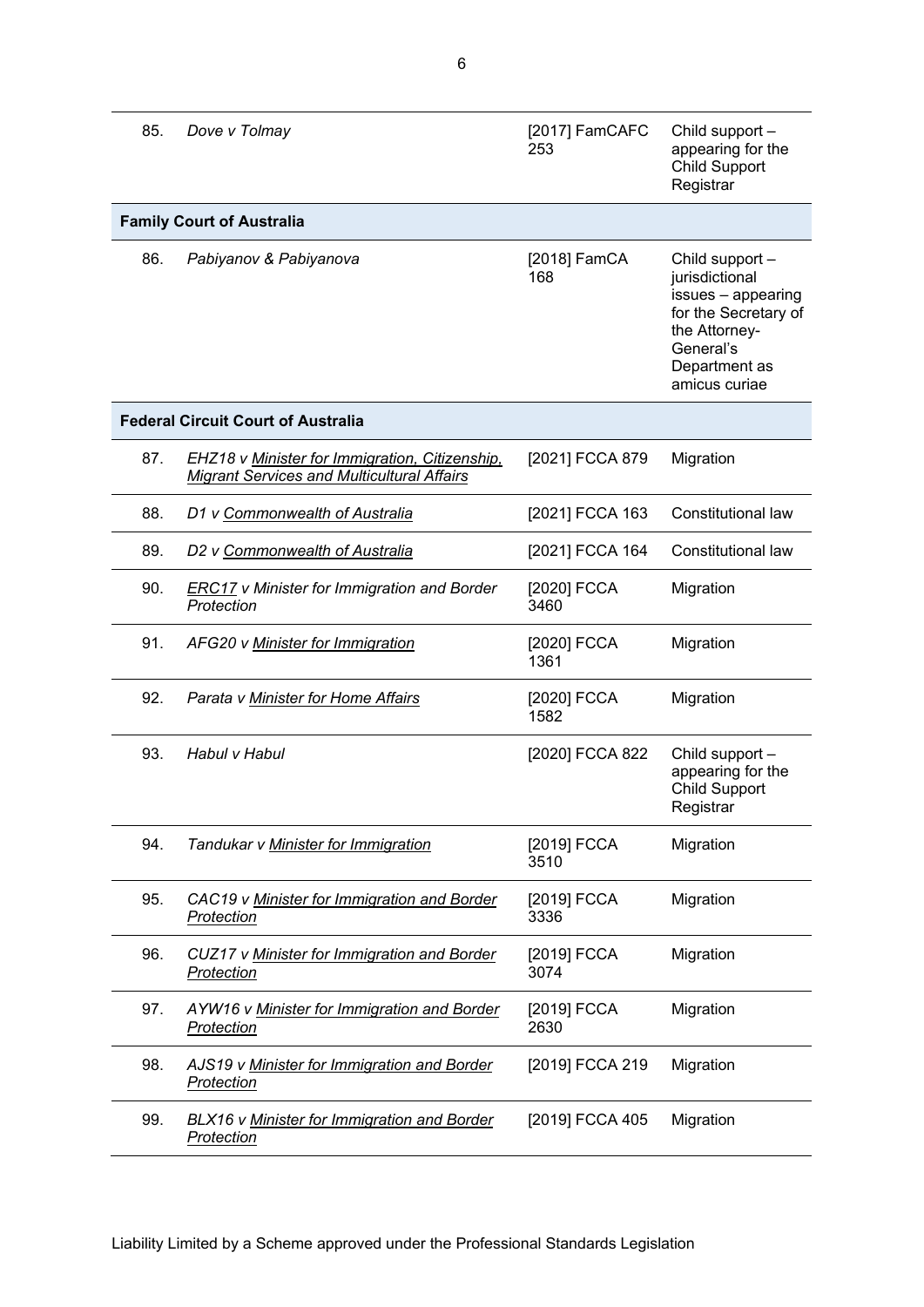| 100. | Child Support Registrar v [Father M]                                    | [2018] FCCA<br>3231 | Child support<br>enforcement                                              |
|------|-------------------------------------------------------------------------|---------------------|---------------------------------------------------------------------------|
| 101. | Ownit Conveyancing Australia Pty Ltd v AKI18<br>[No 2]                  | [2018] FCCA<br>3220 | Child support -<br>appearing for the<br><b>Child Support</b><br>Registrar |
| 102. | AUF18 v Minister for Immigration and Border<br>Protection               | [2019] FCCA<br>1342 | Migration                                                                 |
| 103. | <b>BGI17 v Minister for Immigration and Border</b><br><b>Protection</b> | [2019] FCCA 161     | Migration                                                                 |
| 104. | Kalia v Minister for Immigration and Border<br>Protection               | [2018] FCCA<br>4012 | Migration                                                                 |
| 105. | ATA18 v Minister for Immigration and Border<br>Protection               | [2018] FCCA<br>1851 | Migration                                                                 |
| 106. | CPA16 v Minister for Immigration and Border<br>Protection               | [2018] FCCA<br>2700 | Migration                                                                 |
| 107. | ASX16 v Minister for Immigration and Border<br>Protection               | [2018] FCCA<br>3089 | Migration                                                                 |
| 108. | Le v Minister for Immigration and Border<br>Protection                  | [2018] FCCA<br>3275 | Migration                                                                 |
| 109. | CLK17 v Minister for Immigration and Border<br>Protection               | [2018] FCCA<br>3621 | Migration                                                                 |
| 110. | CLJ17 v Minister for Immigration and Border<br><b>Protection</b>        | [2018] FCCA<br>3621 | Migration                                                                 |
| 111. | Singh v Minister for Immigration                                        | [2018] FCCA<br>3427 | Migration                                                                 |
| 112. | MZZGE v Minister for Immigration and Border<br>Protection               | [2018] FCCA<br>3546 | Migration                                                                 |
| 113. | Singh v Minister for Immigration and Border<br>Protection               | [2018] FCCA<br>3427 | Migration                                                                 |
| 114. | MZAPJ v Minister for Immigration and Border<br>Protection [No 2]        | [2018] FCCA<br>3503 | Migration                                                                 |
| 115. | BNP17 v Minister for Immigration and Border<br>Protection               | [2019] FCCA<br>1382 | Migration                                                                 |
| 116. | EPH17 v Minister for Immigration and Border<br><b>Protection</b>        | [2018] FCCA<br>2809 | Migration                                                                 |
| 117. | CST15 v Minister for Immigration and Border<br>Protection               | [2018] FCCA<br>2660 | Migration                                                                 |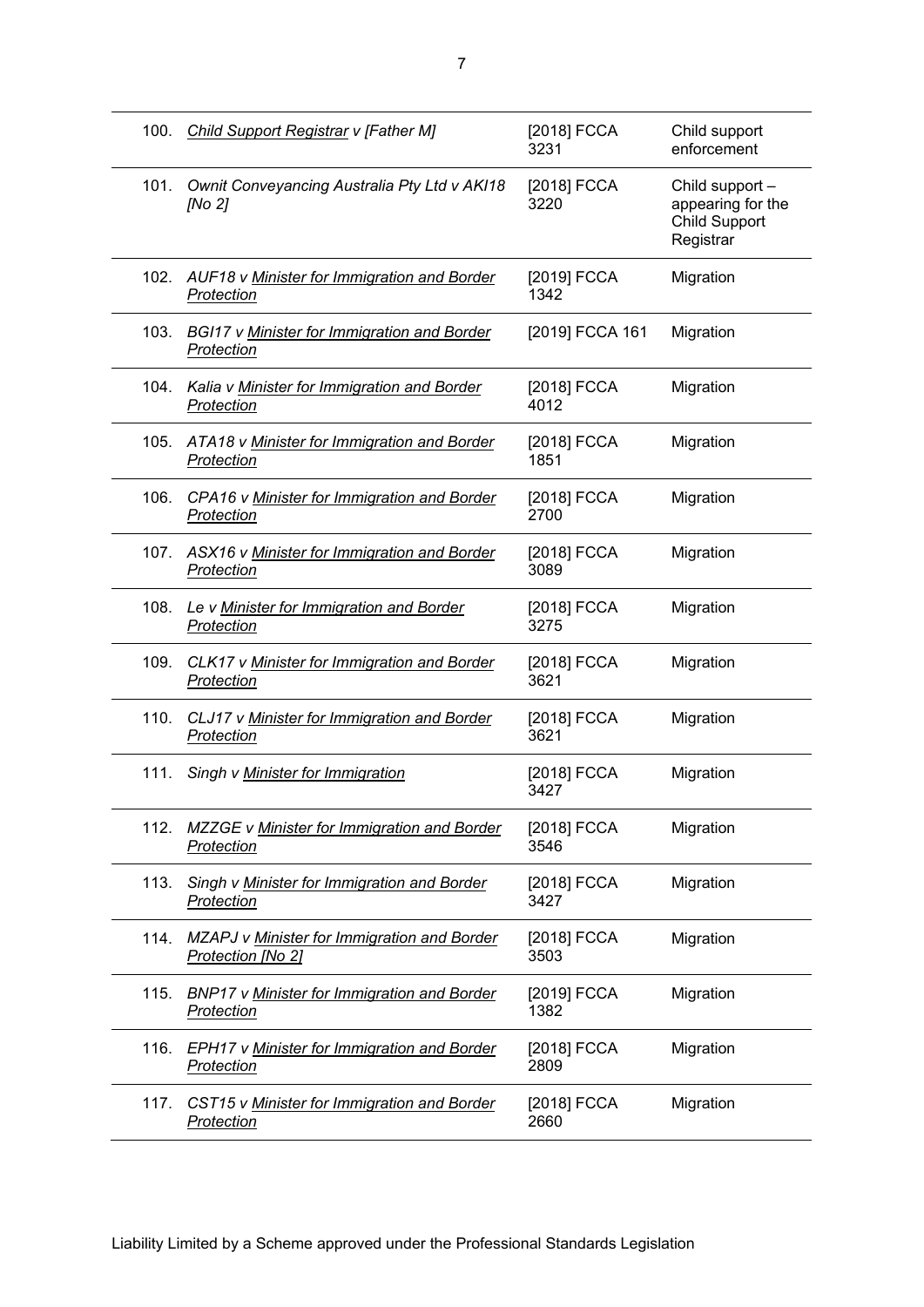| 118. | Gill v Minister for Immigration and Border<br>Protection                      | [2018] FCCA<br>1726         | Migration                                                                          |
|------|-------------------------------------------------------------------------------|-----------------------------|------------------------------------------------------------------------------------|
| 119. | AST16 v Minister for Immigration and Border<br>Protection                     | [2018] FCCA<br>1850         | Migration                                                                          |
| 120. | Rahim v Minister for Immigration and Border<br><b>Protection</b>              | [2018] FCCA<br>1814         | Migration                                                                          |
| 121. | <b>BDC17 v Minister for Immigration and Border</b><br>Protection              | [2018] FCCA<br>1161         | Migration                                                                          |
| 122. | CFM17 v Minister for Immigration and Border<br>Protection                     | [2018] FCCA 649             | Application for<br>transfer to the FCA                                             |
| 123. | Sharma v Minister for Immigration                                             | [2018] FCCA 352             | Migration                                                                          |
|      | 124. APB17 v Minister for Immigration                                         | [2018] FCCA 144             | Migration                                                                          |
| 125. | CJE16 v Minister for Immigration and Border<br>Protection                     | [2019] FCCA 835             | Migration                                                                          |
| 126. | ANO16 v Minister for Immigration and Border<br>Protection                     | [2017] FCCA<br>2633         | Migration                                                                          |
| 127. | BZY15 v Minister for Immigration and Border<br>Protection                     | [2017] FCCA<br>2051         | Migration                                                                          |
| 128. | Macras v Victoria Police                                                      | [2018] FCCA<br>1908         | <b>Disability</b><br>discrimination<br>claim                                       |
| 129. | <b>BAK15</b> v Minister for Immigration and Border<br>Protection              | [2018] FCCA 489             | Migration                                                                          |
| 130. | ATU16 v Minister for Immigration and Border<br>Protection                     | [2018] FCCA 686             | Migration                                                                          |
| 131. | Abeyasinghe v Minister for Immigration and<br><b>Border Protection [No 2]</b> | [2017] FCCA<br>1449         | Migration                                                                          |
| 132. | BMS16 v Minister for Immigration and Border<br>Protection                     | [2017] FCCA<br>1616         | Migration                                                                          |
| 133. | CRG15 v Minister for Immigration and Border<br>Protection                     | (Unreported, April<br>2017) | Migration                                                                          |
| 134. | ANL16 v Minister for Immigration and Border<br><b>Protection</b>              | [2017] FCCA 803             | Migration                                                                          |
| 135. | Singh v Minister for Immigration and Border<br>Protection                     | [2017] FCCA 522             | Registrars' powers                                                                 |
| 136. | <b>Tingley v Smart</b>                                                        | [2017] FCCA 471             | Child support -<br>appearing on<br>behalf of the Child<br><b>Support Registrar</b> |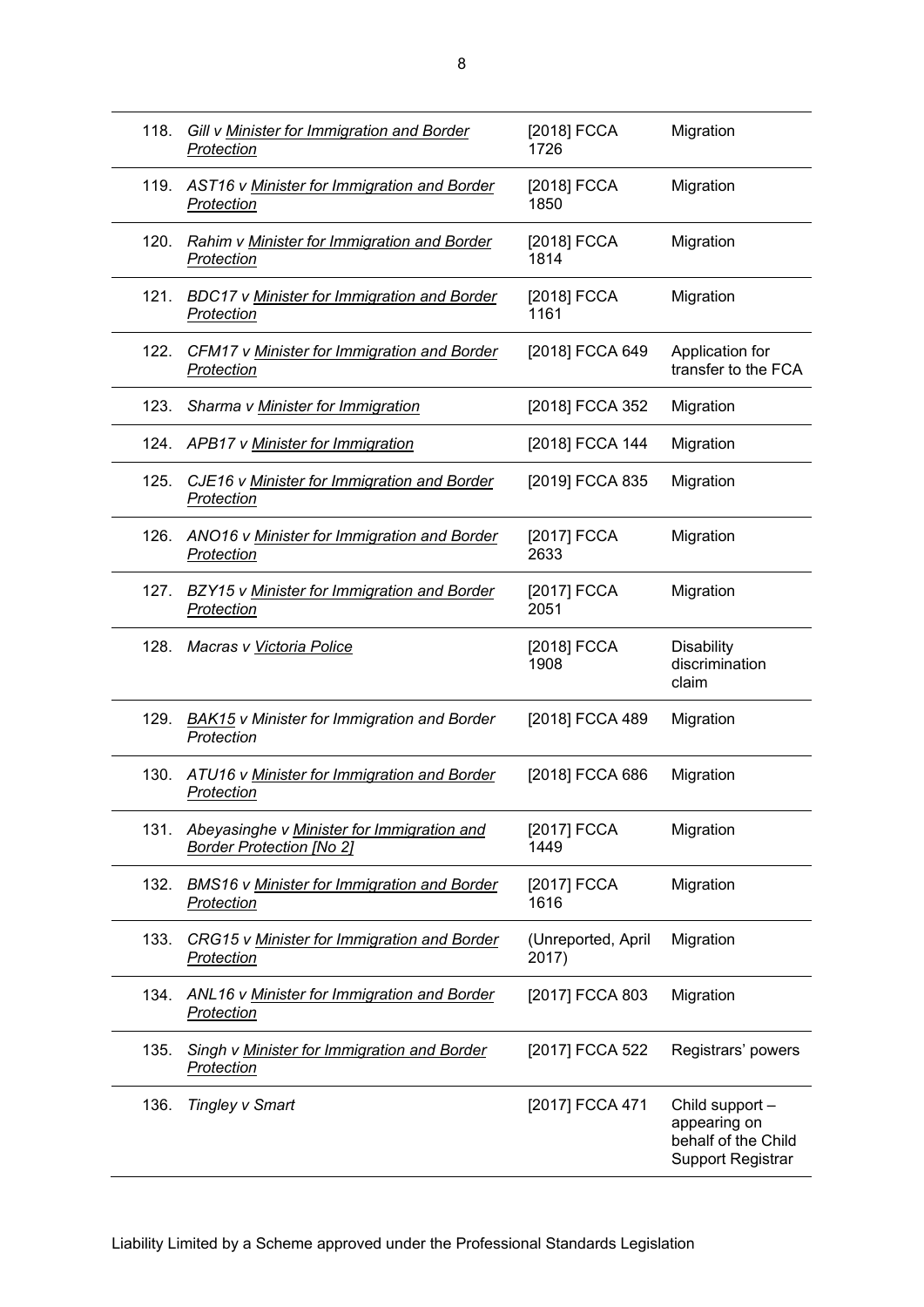|      | 137. Dove v Tolmay                                                                                                 | (2017) 318 FLR<br>131; [2017] FCCA<br>474 | Child support -<br>appearing on<br>behalf of the Child<br><b>Support Registrar</b> |
|------|--------------------------------------------------------------------------------------------------------------------|-------------------------------------------|------------------------------------------------------------------------------------|
| 138. | Sharma v Minister for Immigration and Border<br>Protection                                                         | [2017] FCCA 431                           | Migration                                                                          |
| 139. | <b>BCV15 v Minister for Immigration and Border</b><br>Protection                                                   | [2017] FCCA 306                           | Migration                                                                          |
| 140. | CLJ15 v Minister for Immigration and Border<br>Protection                                                          | [2017] FCCA 467                           | Migration                                                                          |
| 141. | ACP16 v Minister for Immigration and Border<br>Protection                                                          | [2017] FCCA<br>1567                       | Migration                                                                          |
| 142. | MZAJA v Minister for Immigration and Border<br>Protection                                                          | [2017] FCCA 448                           | Migration                                                                          |
| 143. | CDG15 v Minister for Immigration and Border<br>Protection                                                          | [2017] FCCA 122                           | Migration                                                                          |
| 144. | <b>MZARX v Minister for Immigration and Border</b><br><b>Protection</b>                                            | [2016] FCCA<br>3446                       | Migration                                                                          |
| 145. | <b>BCH15 v Minister for Immigration and Border</b><br>Protection                                                   | [2016] FCCA<br>3116                       | Migration                                                                          |
| 146. | <b>BJP15 v Minister for Immigration and Border</b><br>Protection                                                   | [2016] FCCA<br>3075                       | Migration                                                                          |
| 147. | Farthing & Robinson & Child Support Registrar                                                                      | [2016] FCCA<br>2851                       | Child support                                                                      |
|      |                                                                                                                    | [2017] FCCA 85                            | Costs                                                                              |
| 148. | Guzgun v Minister for Immigration and Border<br>Protection                                                         | [2016] FCCA<br>2585                       | Migration                                                                          |
| 149. | MZACQ v Minister for Immigration and Border<br>Protection                                                          | [2016] FCCA<br>1834                       | Migration                                                                          |
| 150. | MZAOJ v Minister for Immigration and Border<br>Protection                                                          | [2016] FCCA 689                           | Migration                                                                          |
| 151. | Wu v Minister for Immigration                                                                                      | [2016] FCCA 342                           | Migration                                                                          |
|      | <b>Administrative Appeals Tribunal</b>                                                                             |                                           |                                                                                    |
| 152. | JGCD v Minister for Minister for Immigration,<br><b>Citizenship, Migrant Services and Multicultural</b><br>Affairs | Judgment<br>reserved                      | Migration                                                                          |
| 153. | Quinn v Australian Taxation Office                                                                                 | [2019] AATA<br>5550                       | Freedom of<br>information                                                          |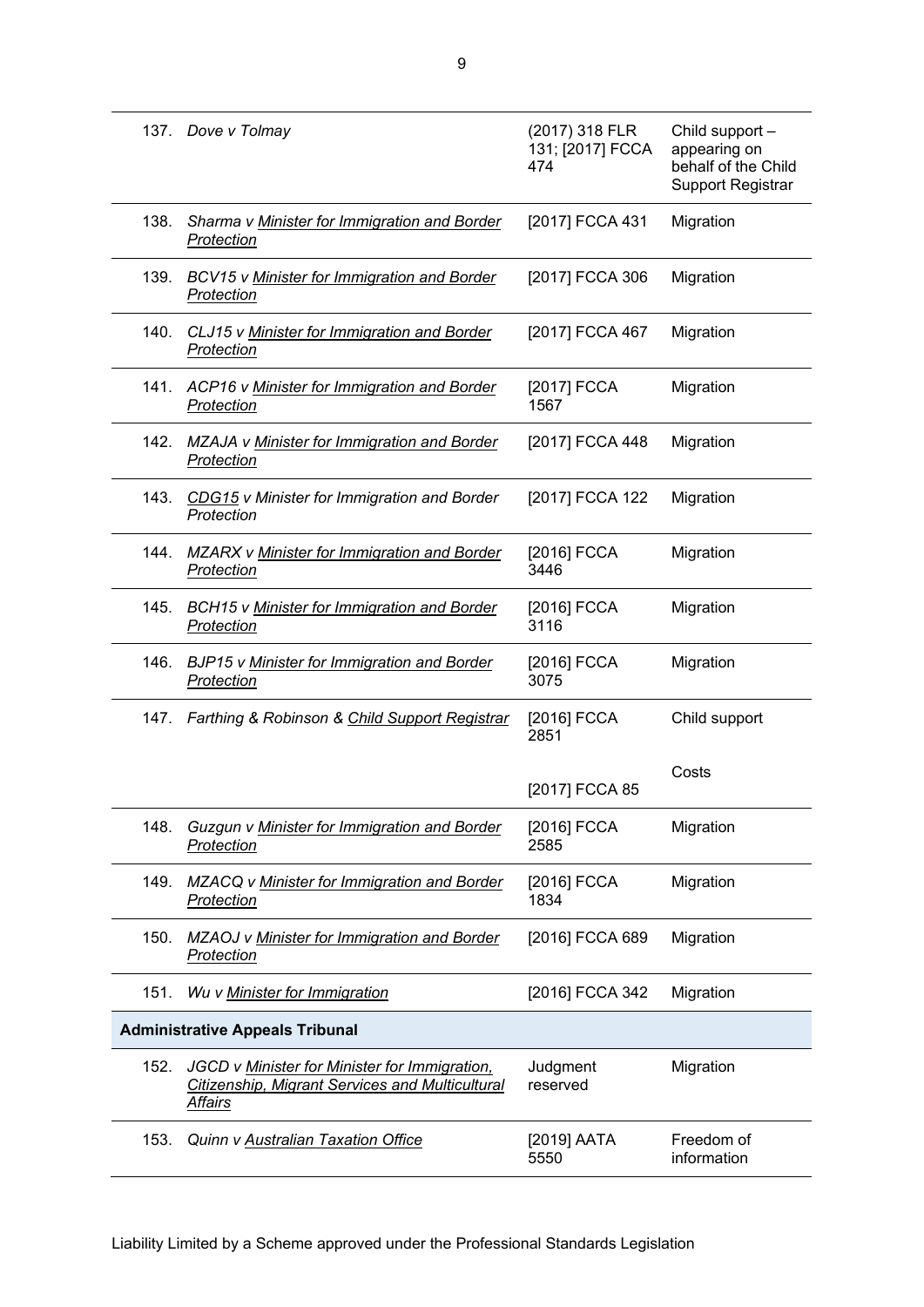| 154. | Wentworth v Child Support Registrar                                    | [2019] AATA<br>3319                               | Child support                                                    |
|------|------------------------------------------------------------------------|---------------------------------------------------|------------------------------------------------------------------|
| 155. | El Haroun v Child Support Registrar                                    | [2019] AATA<br>1920                               | Child support                                                    |
| 156. | Mahmoud v Child Support Registrar                                      | [2019] AATA<br>2709                               | Child support                                                    |
| 157. | DHKW & KYBL v Minister for Immigration and<br><b>Border Protection</b> | [2019] AATA<br>4393                               | Migration                                                        |
| 158. | <b>HBDV v Minister for Home Affairs</b>                                | [2018] AATA<br>4409                               | Migration                                                        |
| 159. | <b>TWWH v Minister for Home Affairs</b>                                | [2018] AATA<br>4877                               | Citizenship                                                      |
| 160. | Adekoya v Minister for Immigration and Border<br>Protection            | [2017] AATA<br>2028                               | Migration - s 501                                                |
| 161. | Te Kanawa v Minister for Immigration and<br><b>Border Protection</b>   | [2016] AATA 906                                   | Revocation of visa<br>cancellation                               |
|      | <b>Full Bench of the Fair Work Commission</b>                          |                                                   |                                                                  |
| 162. | <b>Australian Workers' Union v BlueScope Steel</b><br>Ltd              | Judgment<br>reserved                              | Industrial relations<br>- with J Wang                            |
| 163. | <b>Murphy v University of Southern Queensland</b>                      | [2020] FWCFB<br>3603                              | Unfair dismissal                                                 |
| 164. | <b>BlueScope Steel Ltd v Knowles</b>                                   | (2020) 298 IR<br>391; [2020]<br><b>FWCFB 3439</b> | Unfair dismissal                                                 |
|      | <b>Fair Work Commission</b>                                            |                                                   |                                                                  |
| 165. | <b>Application by the CEPU</b>                                         | [2021] FWC 1182                                   | Bargaining order<br>application - with<br><b>N A Wootton</b>     |
| 166. | Murphy v University of Southern Queensland                             | [2021] FWC 1800                                   | Unfair dismissal                                                 |
|      | <b>Victorian Court of Appeal</b>                                       |                                                   |                                                                  |
| 167. | <u>Leeda Projects Pty Ltd</u> v Zeng                                   | (2020) 61 VR 384                                  | Damages                                                          |
|      |                                                                        | [2020] VSCA 244                                   |                                                                  |
| 168. | <b>Meringnage v Interstate Enterprises Pty Ltd</b>                     | (2020) 60 VR<br>361; [2020] VSCA<br>30            | Constitutional law<br>- with M A<br>Hosking and A<br>O'Callaghan |
| 169. | Austin v Dwyer (sub nom Austin v Dobbs)                                | [2019] VSCA 296                                   | Judicial review                                                  |
| 170. | Uren v Uren                                                            | [2017] VSCA 300                                   | Stay application                                                 |

Liability Limited by a Scheme approved under the Professional Standards Legislation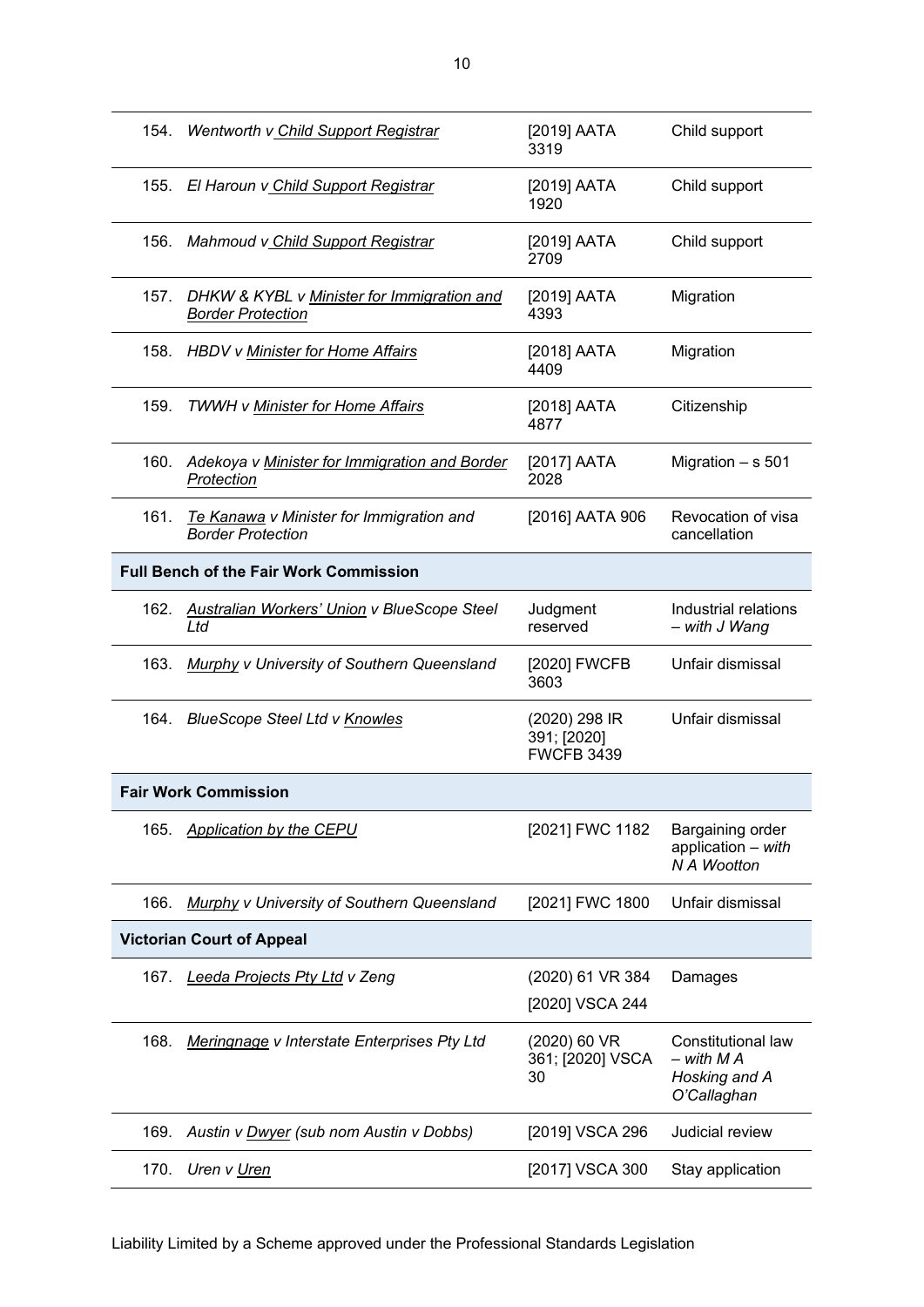|      | 171. M S B v Chief Commissioner of Police                                                                              | (2018) 57 VR<br>360; [2018] VSCA<br>345                                | Judicial review                                                                                                                |
|------|------------------------------------------------------------------------------------------------------------------------|------------------------------------------------------------------------|--------------------------------------------------------------------------------------------------------------------------------|
|      | <b>Supreme Court of Victoria</b>                                                                                       |                                                                        |                                                                                                                                |
|      | 172. Mornington Peninsula Beach Box Association<br>Inc v Mornington Peninsula Shire Council                            | [2021] VSC 68                                                          | Judicial review<br>(with T M Wood)                                                                                             |
| 173. | MB (a pseudonym) v Minister for Immigration,<br>Citizenship, Migrant Services and<br>Multicultural Affairs and another | [2021] VSC 68                                                          | Cross-vesting (with<br>N A Wootton)                                                                                            |
|      | 174. Haigh v Ryan                                                                                                      | [2020] VSC 102                                                         | <b>Charter of Human</b><br><b>Rights and</b><br>Responsibilities<br>Act 2006 (Vic)                                             |
|      | 175. Rae v Victorian Electoral Commission                                                                              | [2018] VSC 730                                                         | Electoral law                                                                                                                  |
| 176. | <b>Amcor Ltd v Barnes</b>                                                                                              | [2018] VSC 21;<br>[2018] VSC 137;<br>[2019] VSC 393;<br>[2019] VSC 849 | Procedure; ruling<br>on liability; ruling<br>on quantum and<br>interest                                                        |
|      | 177. Cargill Australia Ltd v Viterra Malt Ltd                                                                          | [2018] VSC 541                                                         | Privilege                                                                                                                      |
|      | 178. Zeng v Leeda Projects Pty Ltd                                                                                     | [2019] VSC 106;<br>[2019] VSC 184                                      | Damages for<br>breach of contract;<br>Costs                                                                                    |
|      | 179. MSB v Chief Commissioner of Police                                                                                | [2018] VSC 374                                                         | Judicial review                                                                                                                |
|      | 180. R v Yucel                                                                                                         | [2017] VSC 807;<br>[2018] VSC 69;<br>[2018] VSC 69                     | <b>Public interest</b><br>immunity -<br>appearing for the<br>Chief<br>Commissioner of<br>Police - unled, and<br>leading K Chow |
| 181. | Bogdanovic v Magistrates' Court of Victoria &<br>Anor                                                                  | [2017] VSC 696                                                         | Judicial review                                                                                                                |
| 182. | <b>Secretary, Department of Health and Human</b><br>Services v Rohrt (as liquidator of Nissand Pty<br>Ltd (in liq))    | (Unreported, 28<br>August 2017,<br>Efthim AsJ)                         | Review of<br>liquidator's<br>decision                                                                                          |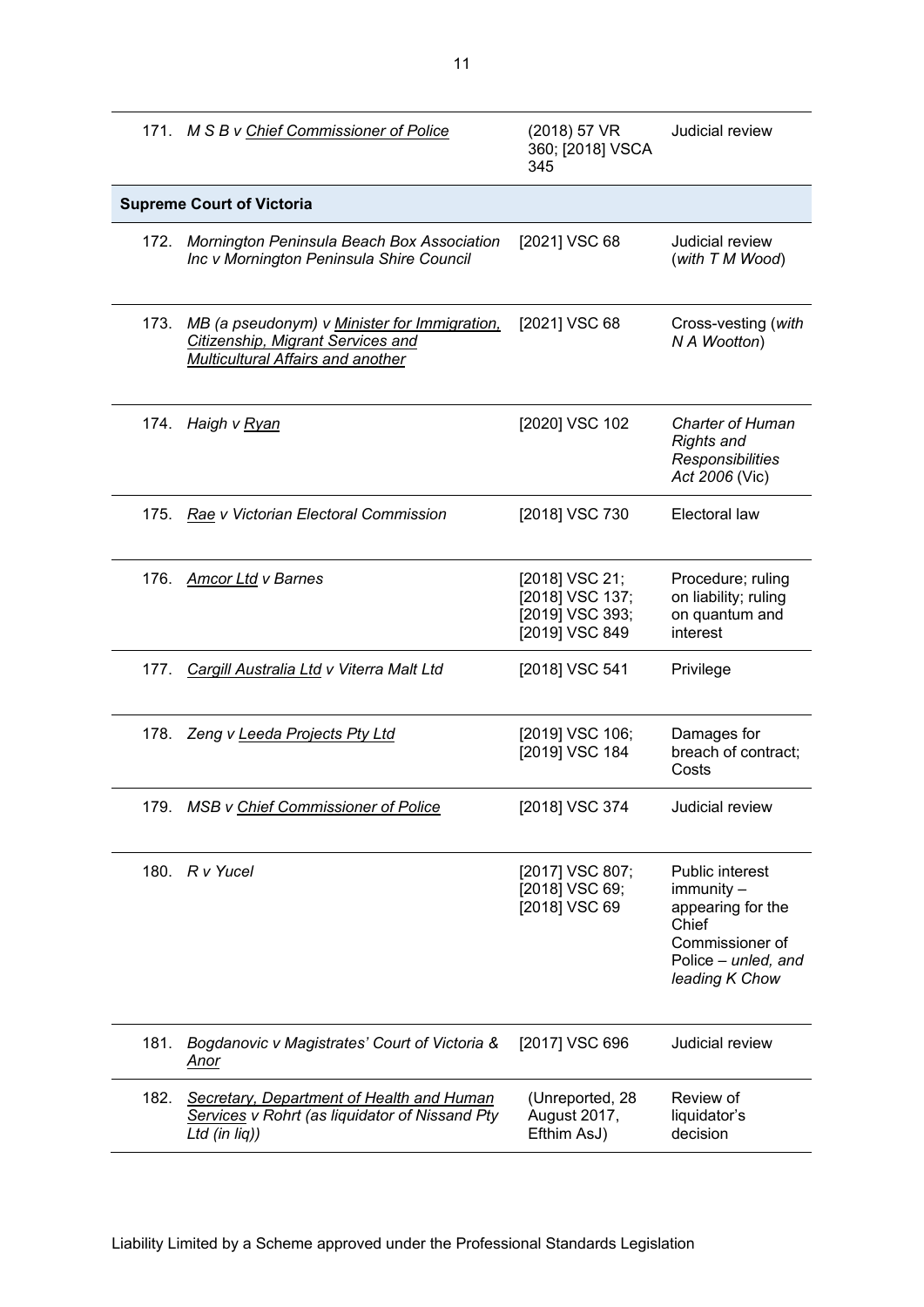|      | 183. Zakula v South Gippsland Shire Council                | Settled (orders<br>made 29 August<br>2017)        | Judicial review of<br>decision under<br>s 62 of the Public<br>Health and<br><b>Wellbeing Act</b><br>2008 (Vic)         |
|------|------------------------------------------------------------|---------------------------------------------------|------------------------------------------------------------------------------------------------------------------------|
|      | 184. B A v Attorney General of the Commonwealth            | (2017) 319 FLR<br>329; [2017] VSC<br>259          | Section 39A of the<br><b>Mutual Assistance</b><br>in Criminal Matters<br>Act 1987 (Cth)                                |
| 185. | Funtastic Ltd v Madman Film and Media Pty<br><u>Ltd</u>    | (Unreported,<br>December 2016)                    | Costs                                                                                                                  |
| 186. | <b>Federation Estate Pty Ltd v Southern Rural</b><br>Water | (2016) 219<br><b>LGERA 101;</b><br>[2016] VSC 610 | Fees imposed<br>under the Water<br>Act 1989 (Vic)                                                                      |
| 187. | Toscano v Magistrates' Court of Victoria &<br>Anor         | [2016] VSC 144                                    | Judicial review of<br>decision of<br>Magistrates' Court<br>of Victoria -<br>appearing on<br>behalf of the<br>Informant |
|      | <b>Magistrates' Court of Victoria</b>                      |                                                   |                                                                                                                        |
|      |                                                            |                                                   |                                                                                                                        |
|      | 188. De La Rue v Tritonlodge Pty Ltd                       | (Unreported,<br>December 2014)                    | One day trial -<br>property law                                                                                        |
|      | <b>Victorian Civil and Administrative Tribunal</b>         |                                                   |                                                                                                                        |
| 189. | <b>Leeda Projects Pty Ltd v Zeng</b>                       | [2021] VCAT 488                                   | Costs                                                                                                                  |
| 190. | Goletsos v Commissioner of State Revenue                   | [2018] VCAT 730                                   | Section 36A of the<br>Duties Act 2000<br>(Vic)                                                                         |
|      | 191. Rae v Victorian Electoral Commission                  | [2018] VCAT<br>1904                               | Electoral law -<br>with A F Solomon-<br><b>Bridge</b>                                                                  |
|      | 192. Foad v Commissioner of State Revenue                  | (Unreported, 5<br>April 2018)                     | Duties Act 2000<br>(Vic)                                                                                               |
| 193. | DNV v Department of Health and Human<br><b>Services</b>    | [2017] VCAT<br>1569                               | Privacy                                                                                                                |
| 194. | <b>Fagridas v Commissioner of State Revenue</b>            | [2017] VCAT 755                                   | Sections 17, 36A<br>and 36C of the<br>Duties Act 2000<br>(Vic)                                                         |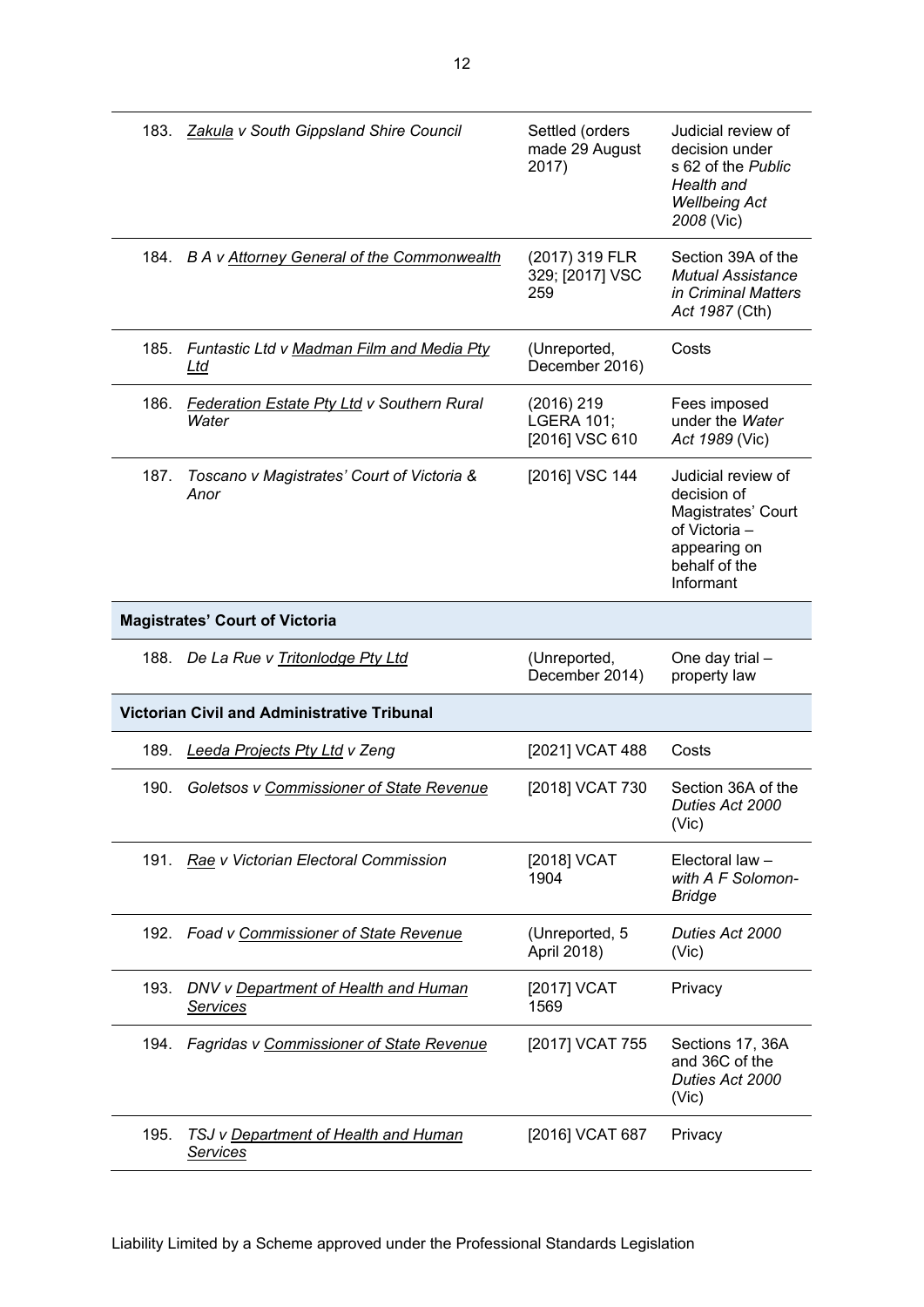|      | South Australian Employment Tribunal                         |                                                                                         |                                                                                |
|------|--------------------------------------------------------------|-----------------------------------------------------------------------------------------|--------------------------------------------------------------------------------|
| 196. | Life Without Barriers v Hosseini                             | [2020] SAET 163                                                                         | Jurisdiction of the<br><b>SAET</b>                                             |
|      | 197. Hosseini v Life Without Barriers [No 3]                 | [2018] SAET 154                                                                         | Pecuniary<br>penalties under the<br>Fair Work Act<br>2009 (Cth)                |
|      | <b>Firearm Appeals Committee</b>                             |                                                                                         |                                                                                |
|      | 198. Peters v Chief Commissioner of Police                   | (Unreported, 26<br>June 2018)                                                           | Merits review                                                                  |
|      | <b>Supreme Court of Tasmania</b>                             |                                                                                         |                                                                                |
| 199. | Gun Control Australia Inc v Hodgman                          | [2019] TASSC 3                                                                          | Judicial review                                                                |
|      | <b>Supreme Court of Western Australia</b>                    |                                                                                         |                                                                                |
|      | 200. Murdoch University v Gooding & NTEU                     | [2018] WASC 372                                                                         | Interlocutory<br>injunction                                                    |
|      | <b>Court of Appeal of the Australian Capital Territory</b>   |                                                                                         |                                                                                |
| 201. | Collaery v The Queen                                         | [2021] ACTCA 1                                                                          | Adjournment<br>application                                                     |
|      | <b>Supreme Court of the Australian Capital Territory</b>     |                                                                                         |                                                                                |
|      | 202. R v Collaery                                            | [2019] ACTSC<br>278; [2019]<br><b>ACTSC 332;</b><br>[2020] ACTSC 61;<br>[2020] ACTSC 68 | NSI Act;<br>adjournment<br>applications                                        |
|      | <b>Magistrates Court of the Australian Capital Territory</b> |                                                                                         |                                                                                |
|      | 203. R v Uren                                                | (Unreported, 8<br>September 2020)                                                       | Plea hearing<br>(offences<br>concerning dealing<br>with classified<br>records) |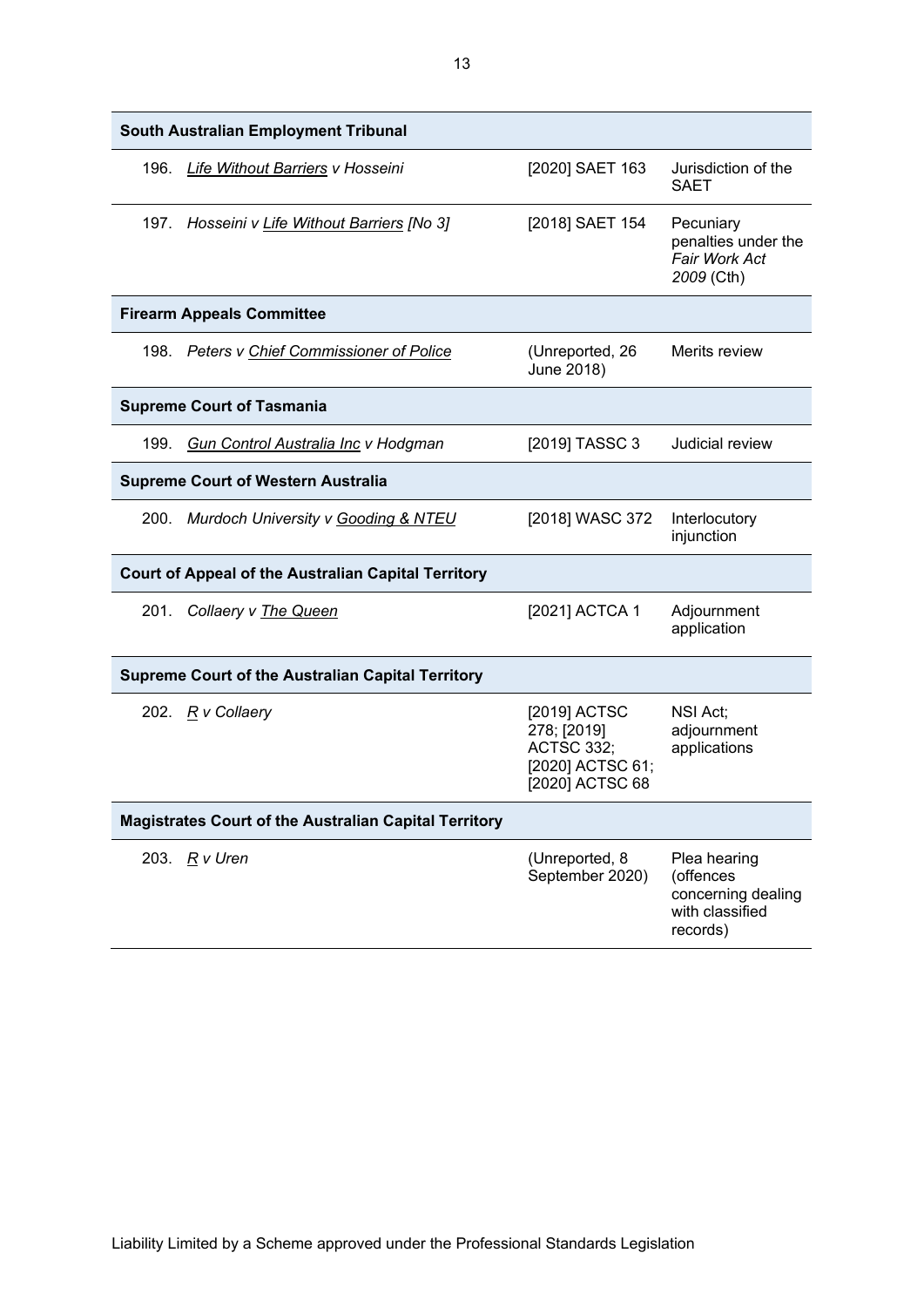### **Led appearances**

|      | <b>High Court of Australia</b>                                                                                                                   |                                                             |                                                                                                                                         |
|------|--------------------------------------------------------------------------------------------------------------------------------------------------|-------------------------------------------------------------|-----------------------------------------------------------------------------------------------------------------------------------------|
| 204. | <b>Commonwealth of Australia</b><br>v AJL20                                                                                                      | (2021) 95 ALJR 567;<br>[2021] HCA 21                        | Constitutional law - led by S<br>P Donaghue QC, Solicitor-<br>General for the<br>Commonwealth, and G<br>Kennett SC, with N A<br>Wootton |
| 205. | <b>Minister for Home Affairs v</b><br>Parata                                                                                                     | Ongoing                                                     | Migration law $-$ led by C<br>Lenehan SC                                                                                                |
| 206. | <b>One Tree Community</b><br>Services Inc v United<br><b>Workers' Union</b>                                                                      | [2021] HCASL 154                                            | Constitutional law - led by<br>C W Dowling SC, with N A<br>Wootton                                                                      |
| 207. | XAD by her litigation<br>guardian XAE v Minister for<br>Immigration, Citizenship,<br><b>Migrant Services and</b><br><b>Multicultural Affairs</b> | [2021] HCASL 151                                            | Migration - led by S Lloyd<br>SC                                                                                                        |
| 208. | Minister for Home Affairs v<br>Benbrika                                                                                                          | (2021) 95 ALJR 166;<br>[2021] HCA 4                         | Constitutional law $-$ led by R<br>Merkel QC, with E S Jones                                                                            |
| 209. | <b>Berkeley Challenge Pty Ltd</b><br>v United Workers Union                                                                                      | [2020] HCATrans 219                                         | Employment law - led by<br>C W Dowling SC, with T C<br><b>Borgeest</b>                                                                  |
| 210. | <b>Australian Competition and</b><br>Consumer Commission v<br><b>Pacific National Pty Limited</b>                                                | [2020] HCATrans 213                                         | Competition law $-$ led by J T<br>Gleeson SC, with M Caristo                                                                            |
| 211. | Fox (a pseudonym) v<br>Director of Public<br>Prosecutions (Cth)                                                                                  | [2020] HCASL 257                                            | Sentencing $-$ led by O P<br><b>Holdenson QC</b>                                                                                        |
| 212. | Charaani v The Queen                                                                                                                             | [2020] HCATrans 161                                         | Federal criminal law - led by<br>N Robinson QC                                                                                          |
| 213. | Moukhiber v The Queen                                                                                                                            | [2020] HCATrans 161                                         | Federal criminal law - led by<br>N Robinson QC                                                                                          |
| 214. | <b>Provan's Timber Pty Ltd v</b><br>Secretary to the<br><b>Department of Transport</b>                                                           | [2021] HCASL 24                                             | Land acquisition and<br>compensation $-$ led by J T<br>Gleeson SC and C van<br>Proctor                                                  |
| 215. | Victoria International<br><b>Container Terminal Ltd v</b><br><u>Lunt</u>                                                                         | [2020] HCATrans 143<br>(2021) 95 ALJR 363;<br>[2021] HCA 11 | Abuse of process - led by<br>N J Williams SC, with N K<br>Kam                                                                           |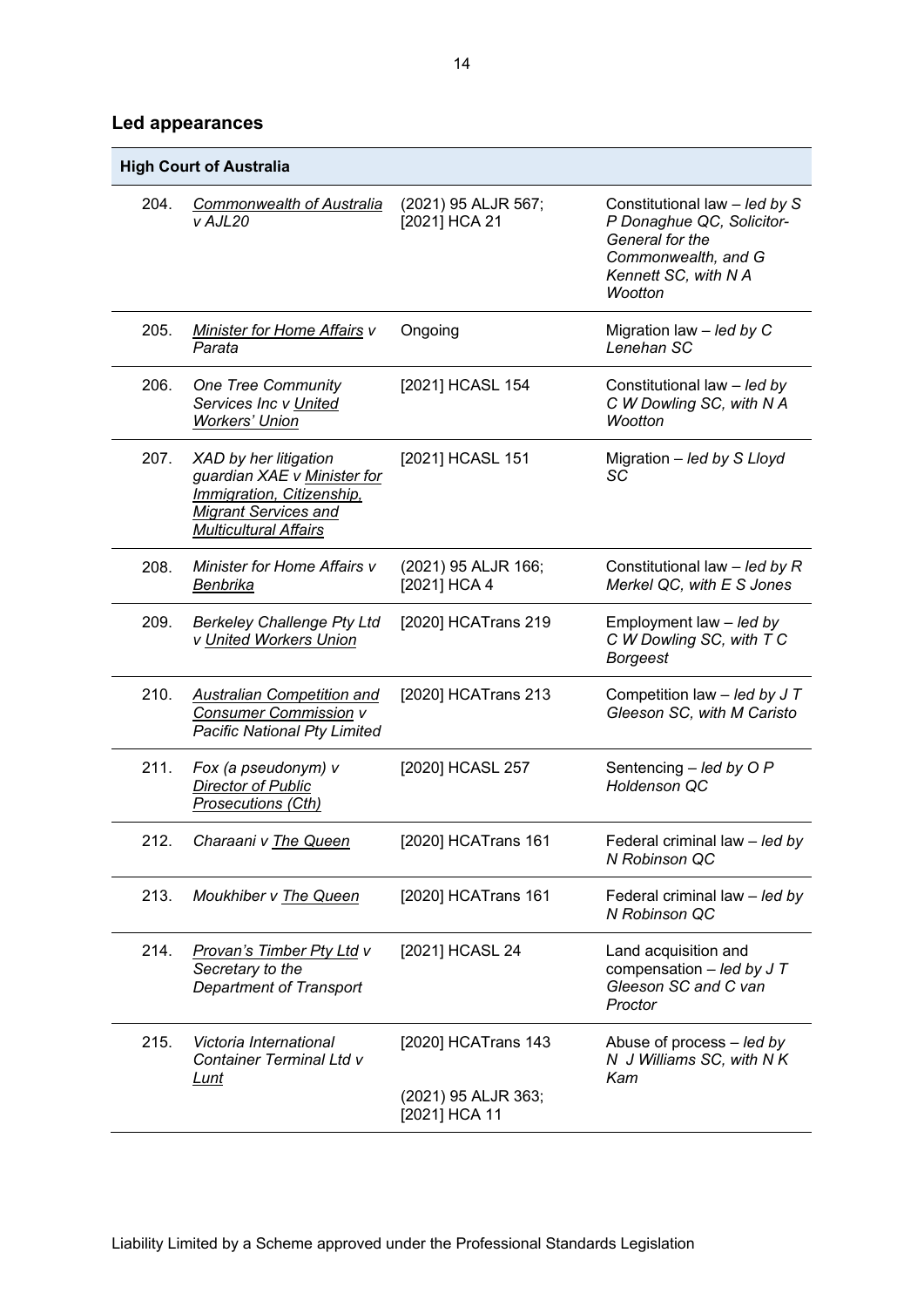| 216. | R v Abdirahman-Khalif                                                                                                         | [2020] HCATrans 38                         | Federal criminal law - led by<br>S McNaughton SC, CDPP,<br>and P Doyle                                                                                                                         |
|------|-------------------------------------------------------------------------------------------------------------------------------|--------------------------------------------|------------------------------------------------------------------------------------------------------------------------------------------------------------------------------------------------|
|      |                                                                                                                               | (2020) 94 ALJR 981;<br>[2020] HCA 36       |                                                                                                                                                                                                |
| 217. | <b>Minister for Home Affairs v</b><br>FLX17 as litigation<br>representative for FRM17                                         | [2020] HCATrans 39                         | Migration $-$ led by T Howe<br>QC, with P Knowles and A<br>Yuile                                                                                                                               |
|      | <b>Minister for Home Affairs v</b><br>DLZ18                                                                                   |                                            | Migration $-$ led by S P                                                                                                                                                                       |
|      | <b>Minister for Home Affairs v</b><br>Marie Theresa Arthur as<br>litigation representative for<br>BXD18                       | (2020) 95 ALJR 14; [2020]<br><b>HCA 43</b> | Donagahue QC, Solicitor-<br>General for the<br>Commonwealth, with A Yuile                                                                                                                      |
|      | <b>Minister for Home Affairs v</b><br>DIZ18 by her litigation<br>representative DJA18                                         |                                            |                                                                                                                                                                                                |
| 218. | Lewis v Australian Capital<br><b>Territory</b>                                                                                | (2020) 94 ALJR 740;<br>[2020] HCA 26       | False imprisonment - led by<br>S P Donaghue QC, Solicitor-<br>General for the<br>Commonwealth (intervening<br>on behalf of the<br>Commonwealth)                                                |
| 219. | <b>The Optical Superstore Pty</b><br>Ltd as Trustee for OS<br>Management S Trust v<br><b>Commissioner of State</b><br>Revenue | [2020] HCASL 16                            | Payroll tax - led by P H<br>Solomon QC and C Sievers                                                                                                                                           |
| 220. | Clubb v Edwards                                                                                                               | (2019) 267 CLR 171;<br>[2019] HCA 11       | Constitutional law $-$ led by K<br>Eastman SC and F I Gordon<br>(on behalf of the Human<br><b>Rights Law Centre as</b><br>amicus curiae)                                                       |
| 221. | Comcare v Banerji                                                                                                             | (2019) 267 CLR 373;<br>[2019] HCA 23       | Constitutional law - led by R<br>Merkel QC, with C Winnett                                                                                                                                     |
| 222. | Spence v Queensland                                                                                                           | (2019) 93 ALJR 643;<br>[2019] HCA 15       | Constituitonal law - led by S<br>P Donaghue QC, Solicitor-<br>General for the<br>Commonwealth, and P<br>Herzfeld (intervening on<br>behalf of the Attorney-<br>General of the<br>Commonwealth) |
| 223. | <b>MSB v Chief Commissioner</b><br>of Police                                                                                  | [2019] HCASL 125                           | Special leave application -<br>led by L Brown, Crown<br>Counsel                                                                                                                                |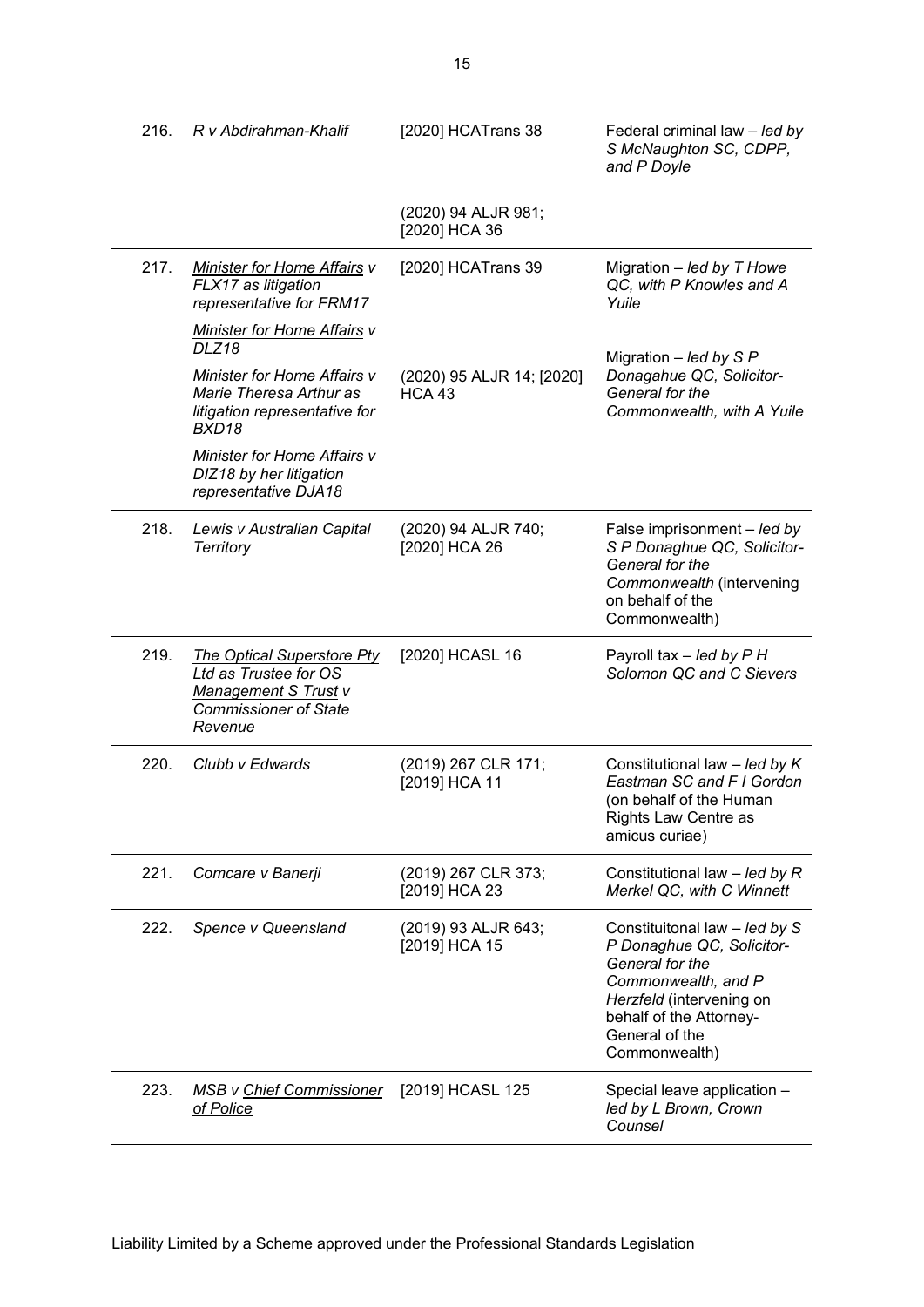| 224. | Pintarich v Deputy<br><b>Commissioner of Taxation</b>                                                                      | [2018] HCASL 322                     | Special leave application -<br>led by P J Hanks QC and T<br>Cox                                                                                                                              |
|------|----------------------------------------------------------------------------------------------------------------------------|--------------------------------------|----------------------------------------------------------------------------------------------------------------------------------------------------------------------------------------------|
| 225. | Unions NSW v New South<br>Wales                                                                                            | (2019) 264 CLR 595;<br>[2019] HCA 1  | Constitutional law - led by S<br>P Donaghue QC, Solicitor-<br>General for the<br>Commonwealth and C<br>Lenehan (intervening on<br>behalf of the Attorney-<br>General of the<br>Commonwealth) |
| 226. | Viterra Malt Pty Ltd v<br><b>Cargill Australia Pty Ltd</b>                                                                 | [2018] HCATrans 202                  | Costs - led by P H Solomon<br>QC                                                                                                                                                             |
| 227. | Falzon v Minister for<br><b>Immigration and Border</b><br>Protection                                                       | (2018) 262 CLR 333;<br>[2018] HCA 2  | Constitutional law - led by<br>A M Mitchelmore                                                                                                                                               |
| 228. | Powell v Australian Building<br>and Construction<br>Commissioner                                                           | [2017] HCATrans 239                  | Special leave application -<br>led by T Howe QC and<br>R W O'Neill                                                                                                                           |
| 229. | Victorian Workcover<br><b>Authority v Australian</b><br><b>Building and Construction</b><br>Commissioner                   | [2017] HCATrans 239                  | Special leave application -<br>led by T Howe QC and<br>R W O'Neill                                                                                                                           |
| 230. | <b>Australian Building and</b><br><b>Construction Commissioner</b><br>v Construction, Forestry,<br>Mining and Energy Union | [2017] HCATrans 106                  | Special leave application -<br>led by T Howe QC                                                                                                                                              |
|      |                                                                                                                            | (2018) 262 CLR 157;<br>[2018] HCA 3  | Powers of the Federal Court<br>under the Fair Work Act<br>2009 (Cth) $-$ led by T Howe<br>QC                                                                                                 |
| 231. | Aldi Foods Pty Limited v<br>Shop, Distributive & Allied<br><b>Employees Association</b>                                    | (2017) 262 CLR 593;<br>[2017] HCA 53 | Industrial relations - led by<br><b>WL Friend QC and A M</b><br>Duffy                                                                                                                        |
| 232. | Brown v Tasmania                                                                                                           | (2017) 261 CLR 328;<br>[2017] HCA 43 | Constitutional law $-$ led by R<br>Merkel QC and F I Gordon                                                                                                                                  |
| 233. | Wilkie v The<br>Commonwealth                                                                                               | (2017) 263 CLR 487;<br>[2017] HCA 40 | Constitutional law $-$ led by R<br>Merkel QC and K E Foley                                                                                                                                   |
| 234. | Nikolic v Chief<br><b>Commissioner of Police</b>                                                                           | [2017] HCASL 58                      | Special leave application -<br>led by R Merkel QC and C<br>van Proctor                                                                                                                       |
| 235. | Timbercorp v Collins;<br><b>Timbercorp v Tomes</b>                                                                         | (2016) 259 CLR 212;<br>[2016] HCA 44 | Anshun estoppel and class<br>actions $-$ led by $P H$<br>Solomon QC and COH<br>Parkinson                                                                                                     |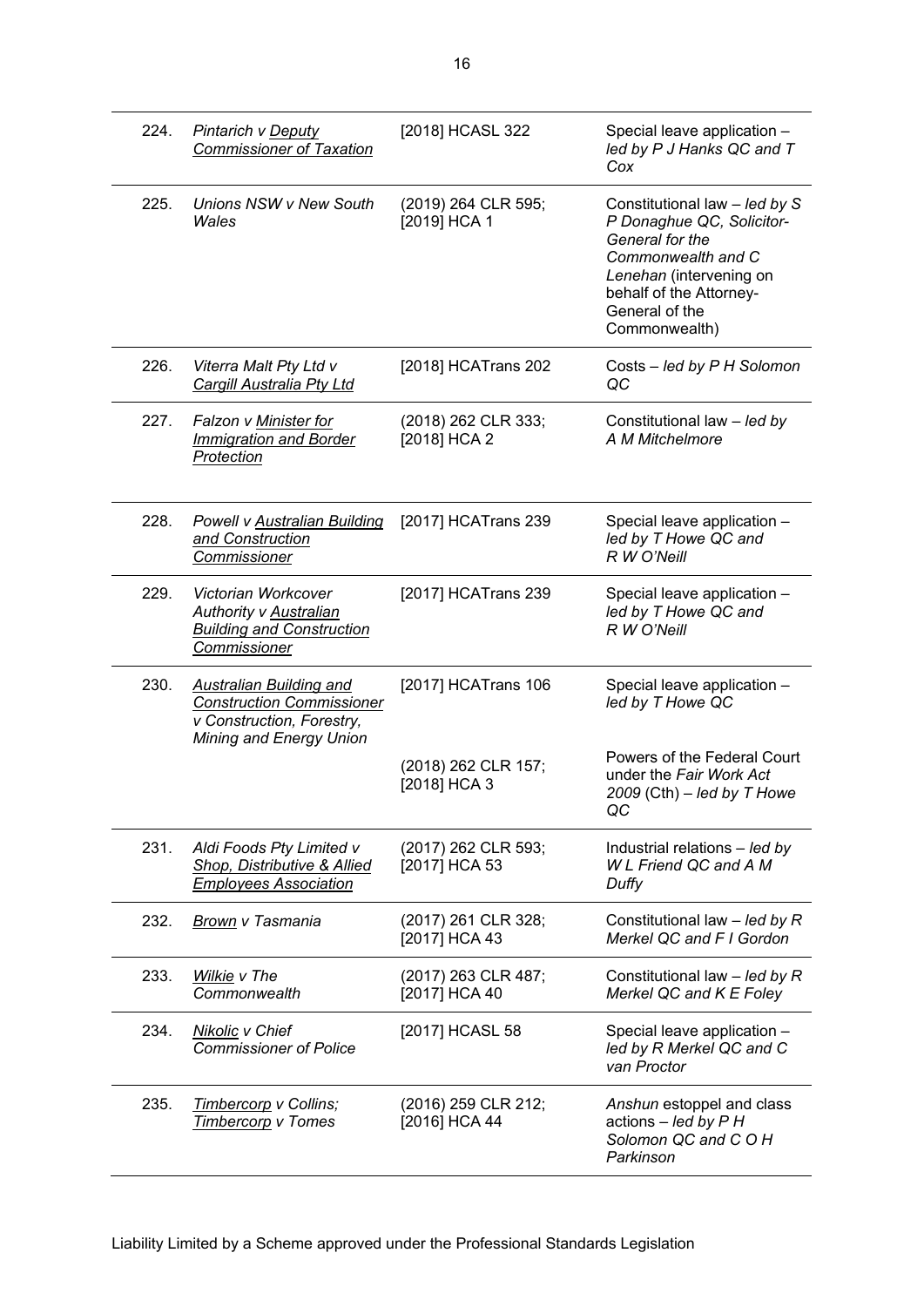| 236. | <b>Murphy v Electoral</b><br>Commissioner                                                                                                                                                               | (2016) 261 CLR 28; [2016]<br><b>HCA 36</b>               | Constitutional law $-$ led by R<br>Merkel QC and B K Lim                                                                                                              |
|------|---------------------------------------------------------------------------------------------------------------------------------------------------------------------------------------------------------|----------------------------------------------------------|-----------------------------------------------------------------------------------------------------------------------------------------------------------------------|
| 237. | <b>Plaintiff M68/2015 v</b><br>Minister for Immigration<br>and Border Protection &<br>Anor                                                                                                              | (2016) 257 CLR 42; [2016]<br>HCA <sub>1</sub>            | Constitutional law - led by<br>S P Donaghue QC and K E<br>Foley                                                                                                       |
| 238. | <b>North Australian Aboriginal</b><br>Justice Agency v Northern<br><b>Territory</b>                                                                                                                     | (2015) 256 CLR 569;<br>[2015] HCA 41                     | Constitutional law - led by<br>M K Moshinsky QC and K E<br>Foley                                                                                                      |
| 239. | PT Bayan Resources TBK<br>v BCBC Singapore Pte Ltd                                                                                                                                                      | (2015) 258 CLR 1; [2015]<br><b>HCA 36</b>                | Freezing orders and foreign<br>judgments - led by R Niall<br>QC, Solicitor-General for<br>Victoria (intervening on<br>behalf of the Attorney-<br>General of Victoria) |
|      | <b>Full Court of the Federal Court of Australia</b>                                                                                                                                                     |                                                          |                                                                                                                                                                       |
| 240. | <b>Construction, Forestry,</b><br>Maritime, Mining and<br><b>Energy Union v Australian</b><br><b>Building and Construction</b><br><b>Commissioner</b> (The<br><b>Palmerston Police Station</b><br>Case) | [2021] FCAFC 7                                           | Pecuniary penalties - led by<br>C W Dowling SC                                                                                                                        |
| 241. | <b>Minister for Immigration,</b><br>Citizenship, Migrant<br><b>Services and Multicultural</b><br>Affairs v Parata                                                                                       | [2021] FCAFC 46                                          | Migration - led by C L<br>Lenehan SC                                                                                                                                  |
| 242. | Australian Competition and<br><b>Consumer Commission v</b><br><b>Quantum Housing Group</b><br>Pty Ltd                                                                                                   | (2021) 388 ALR 577;<br>[2021] FCAFC 40                   | Unconscionability $-$ led by $R$<br>C A Higgins SC (as<br>contradictor)                                                                                               |
| 243. | <b>Australian Competition and</b><br><b>Consumer Commission v</b><br><b>Pacific National Pty Limited</b>                                                                                                | (2020) 277 FCR 49; [2020]<br>FCAFC 77<br>[2020] FCAFC 98 | Competition law and<br>constitutional law - led by J<br>T Gleeson SC, A McClelland<br>QC, C L Lenehan SC, with<br>C van Proctor and A<br>Muhlebach                    |
| 244. | <b>CEPU</b> v Registered<br>Organisations<br>Commissioner                                                                                                                                               | [2020] FCAFC 232                                         | Industrial relations $-$ led by J<br>Agius SC                                                                                                                         |
|      |                                                                                                                                                                                                         | [2021] FCAFC 56                                          |                                                                                                                                                                       |
| 245. | <b>Registered Organisations</b><br>Commissioner v Australian<br><b>Workers' Union</b>                                                                                                                   | (2020) 385 ALR 224;<br>[2020] FCAFC 202                  | Judicial review - led by H<br><b>Borenstein QC</b>                                                                                                                    |
| 246. | O'Connor v Setka                                                                                                                                                                                        | [2020] FCAFC 195                                         | Union rules $-$ led by C W<br>Dowling SC and P J Doyle                                                                                                                |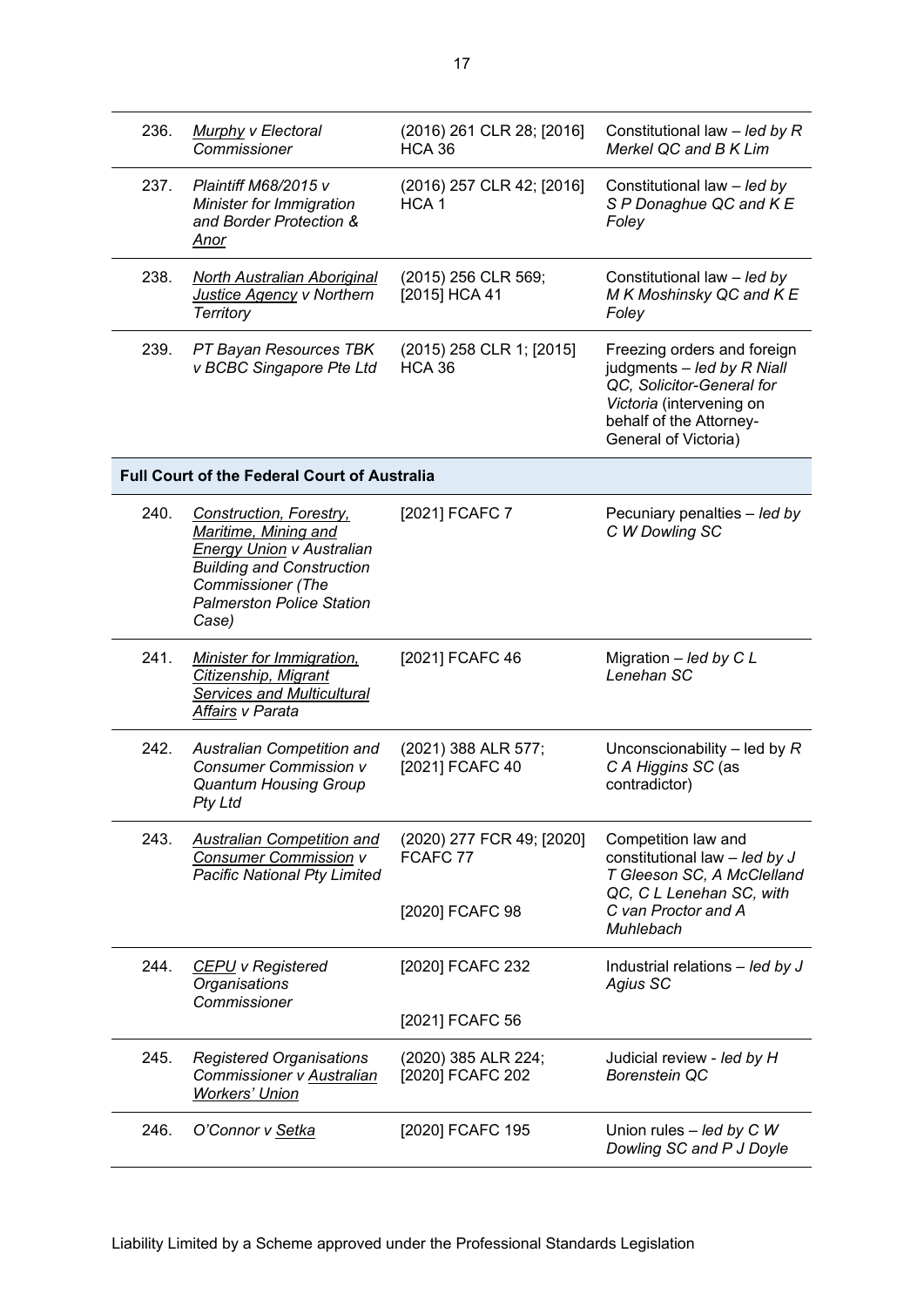| 247. | One Tree Community<br>Service Inc v United<br><b>Workers' Union</b>                                                                                       | (2021) 387 ALR 193;<br>[2021] FCAFC 15           | Industrial relations /<br>constitutional law - led by<br>C W Dowling SC            |
|------|-----------------------------------------------------------------------------------------------------------------------------------------------------------|--------------------------------------------------|------------------------------------------------------------------------------------|
| 248. | XAD (by her litigation<br>guardian XAE) v Minister<br>for Immigration,<br>Citizenship, Migrant<br><b>Services and Multicultural</b><br><b>Affairs</b>     | [2021] FCAFC 12                                  | Migration $-$ led by S B Lloyd<br>SC                                               |
| 249. | <b>Australian Rail, Tram and</b><br><b>Bus Industry Union v Metro</b><br>Trains Melbourne Pty Ltd                                                         | (2020) 295 IR 305; [2020]<br>FCAFC <sub>81</sub> | Industrial relations / civil<br>procedure $-$ led by H<br>Borenstein, with Y Bakri |
|      |                                                                                                                                                           | [2020] FCAFC 106                                 |                                                                                    |
| 250. | Secretary, Department of<br>Home Affairs v CCA19                                                                                                          | (2019) 273 FCR 271;<br>[2019] FCAFC 209          | Migration $-$ led by T Howe<br>QC                                                  |
| 251. | FRM17 v Minister for Home<br>Affairs                                                                                                                      | (2019) 271 FCR 254;<br>[2019] FCAFC 148          | Migration- led by T Howe<br>QC, with A P Yuile                                     |
| 252. | Caason Investments Pty<br>Ltd v International Litigation<br>Partners No 3 Ltd                                                                             | (2018) 265 FCR 487;<br>[2018] FCAFC 176          | Class action $-$ led by K<br>Hanscombe QC                                          |
| 253. | Minister for Industrial<br><b>Relations for the State of</b><br>Victoria v Esso Australia<br><b>Pty Ltd</b>                                               | (2019) 268 FCR 520;<br>[2019] FCAFC 26           | Judicial review - led by<br>C W Dowling SC                                         |
| 254. | Minister for Immigration<br>and Border Protection v G                                                                                                     | (2019) 266 FCR 569;<br>[2019] FCAFC 79           | Citizenship – led by $R$<br>Knowles                                                |
| 255. | ALDI Foods Pty Ltd as<br>general partner of ALDI<br>Stores (a limited<br>partnership) v Shop,<br>Distributive and Allied<br><b>Employees' Association</b> | (2019) 269 FCR 112;<br>[2019] FCAFC 35           | Industrial relations - led by<br><b>WL Friend QC</b>                               |
| 256. | FLH18 v Minister for Home<br><u>Affairs</u>                                                                                                               | (2018) 363 ALR 107;<br>[2018] FCAFC 188          | Migration $-$ led by T Howe<br>QC                                                  |
| 257. | EnergyAustralia Yallourn<br>Pty Ltd v AMWU                                                                                                                | (2018) 264 FCR 342;<br>[2018] FCAFC 146          | Industrial relations - led by<br>H Borenstein QC                                   |
| 258. | <b>Minister for Immigration</b><br>and Border Protection v<br>BJC16                                                                                       | (2017) 255 FCR 590;<br>[2017] FCAFC 114          | Registrars' powers - led by<br>P R D Gray QC                                       |
| 259. | <b>BVC15 v Minister for</b><br><b>Immigration and Border</b><br>Protection                                                                                | (2017) 255 FCR 471;<br>[2017] FCAFC 223          | Migration appeal - led by<br>P R D Gray QC                                         |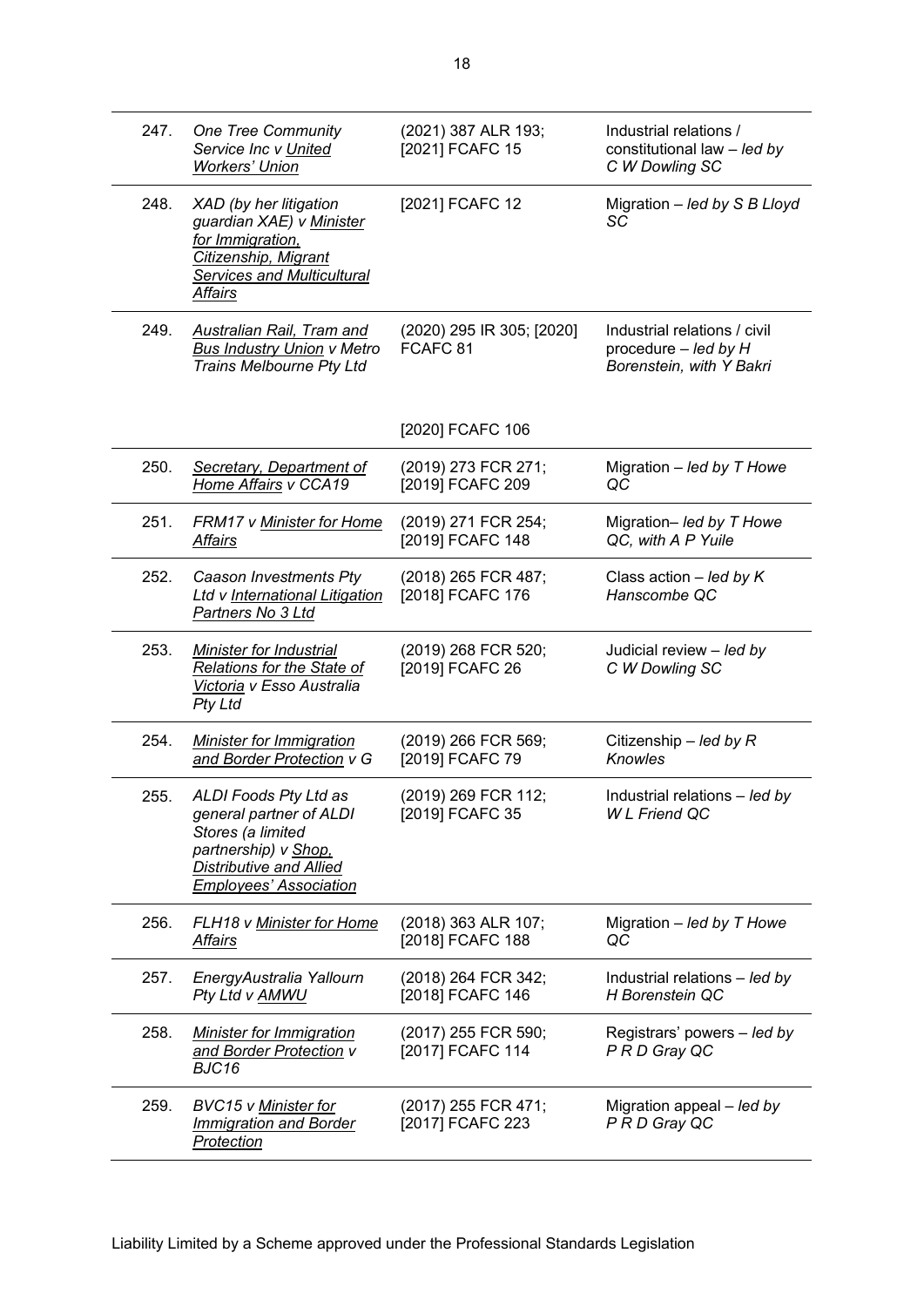| 260. | <b>United Voice v Australian</b><br><b>Hotels Association</b>                                                         | (2017) 253 FCR 368;<br>[2017] FCAFC 161 | Judicial review of penalty<br>rates determination $-$ led by<br>H Borenstein QC,<br>C W Dowling and K Burke<br>(written submissions only)                  |
|------|-----------------------------------------------------------------------------------------------------------------------|-----------------------------------------|------------------------------------------------------------------------------------------------------------------------------------------------------------|
|      | <b>Federal Court of Australia</b>                                                                                     |                                         |                                                                                                                                                            |
| 261. | <b>BFU21 v Commonwealth</b>                                                                                           | Ongoing                                 | Migration $-$ led by C<br>Lenehan SC, with J Nikolic                                                                                                       |
| 262. | Thoms v Commonwealth                                                                                                  | Ongoing                                 | False imprisonment - led by<br>S Lloyd SC                                                                                                                  |
| 263. | Australian Competition and<br><b>Consumer Commission v</b><br><b>Retail Food Group Ltd</b>                            | Ongoing                                 | Consumer law $-$ led by $K$<br>Andronos SC, with P Abdiel                                                                                                  |
| 264. | <b>Australian Securities and</b><br><b>Investments Commission v</b><br><b>Westpac Banking</b><br>Corporation          | Ongoing                                 | Insider trading,<br>unconscionable conduct and<br>s $912A - led by P D$<br>Crutchfield QC, C G Button<br>QC, with C van Proctor, J<br>Granger and D Foster |
| 265. | Arthur as litigation<br>representative for CYG20 v<br>Commonwealth                                                    | [2021] FCA 259                          | False imprisonment - led by<br>G Kennett SC, with N A<br>Wootton                                                                                           |
| 266. | Mackie v Minister for Home<br>Affairs                                                                                 | Judgment reserved                       | Migration $-$ led by<br>C Lenehan SC                                                                                                                       |
| 267. | Tran v Commonwealth                                                                                                   | [2021] FCA 580                          | False imprisonment - led by<br>G Kennett SC, with T<br>Meyrick                                                                                             |
| 268. | MZZHL v Commonwealth                                                                                                  | [2021] FCA 600                          | False imprisonment - led by<br>G Kennett SC, with N A<br>Wootton                                                                                           |
| 269. | <b>Australian Competition and</b><br>Consumer Commission v<br><b>Tasmanian Ports</b><br><b>Corporation Pty Ltd</b>    | [2021] FCA 482                          | Competition law - led by<br>N de Young QC                                                                                                                  |
| 270. | <b>AGH21 v Minister</b>                                                                                               | [2021] FCA 452                          | Habeas corpus $-$ led by P<br>Herzfeld SC, with N A<br>Wootton                                                                                             |
| 271. | AGP21 v Minister                                                                                                      | [2021] FCA 281                          | Habeas corpus $-$ led by P<br>Herzfeld SC, with N A<br>Wootton                                                                                             |
| 272. | Helmbright v Minister for<br>Immigration, Citizenship,<br><b>Migrant Services and</b><br><b>Multicultural Affairs</b> | [2020] FCA 1872<br>[2021] FCA 647       | Constitutional law - led by<br>S Lloyd SC                                                                                                                  |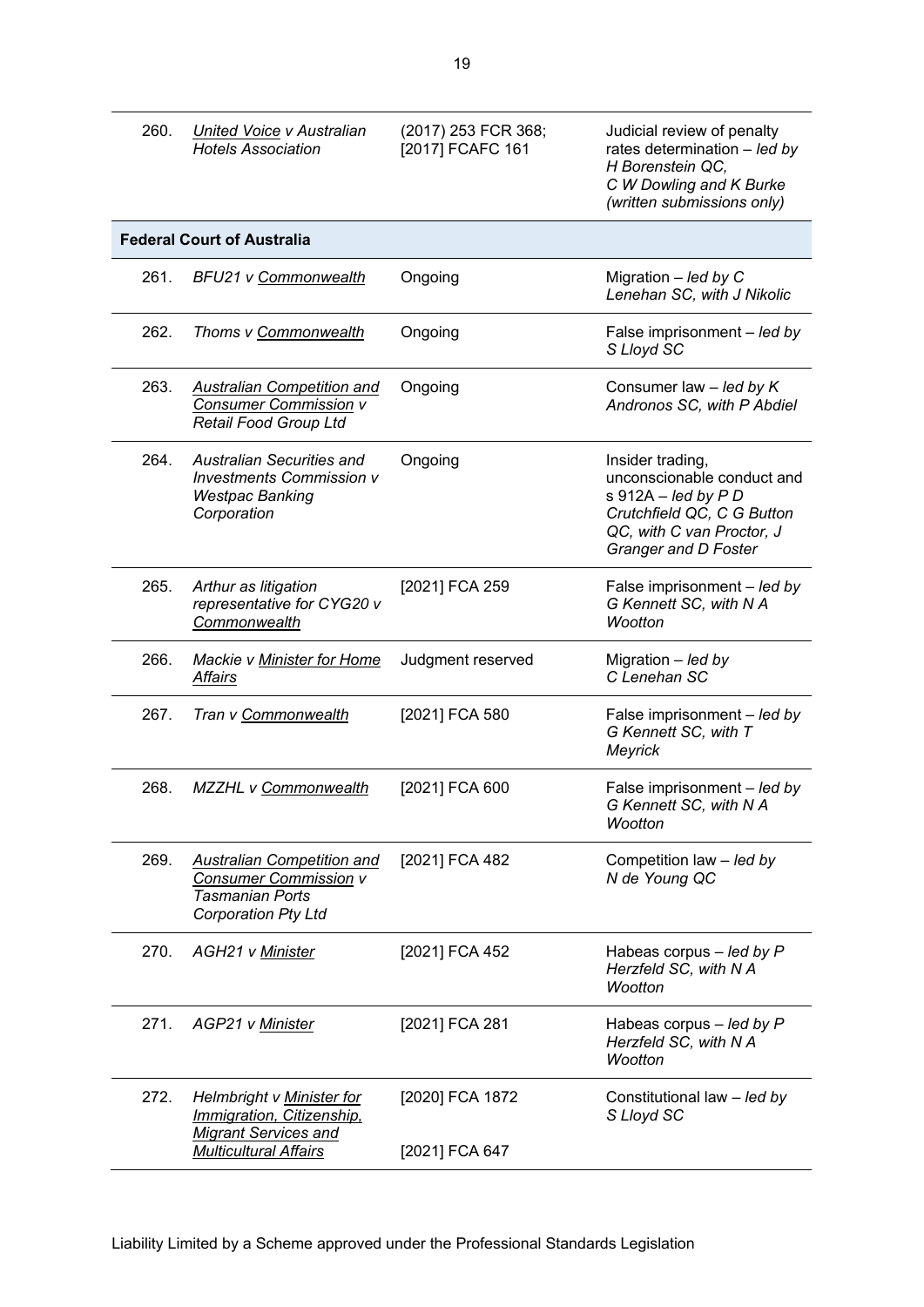| 273. | Lucas v Secretary,<br><b>Department of Health;</b><br>Lucas v Bayfield Street<br>Pharmacy Pty Ltd                                                                                    | [2020] FCA 1603                                        | Judicial review - led by<br>C Lenehan SC, with N A<br>Wootton                                      |
|------|--------------------------------------------------------------------------------------------------------------------------------------------------------------------------------------|--------------------------------------------------------|----------------------------------------------------------------------------------------------------|
| 274. | Desira v Airservices<br>Australia                                                                                                                                                    | Settled                                                | Sexual harassment and<br>disability discrimination - led<br>by C W Dowling SC and C<br>van Proctor |
|      |                                                                                                                                                                                      | [2020] FCA 818                                         |                                                                                                    |
| 275. | AJL20 v Commonwealth                                                                                                                                                                 | [2020] FCA 1305                                        | Constitutional law - led by<br><b>G Kennett SC</b>                                                 |
| 276. | Webster v Minister for<br>Immigration, Citizenship,<br><b>Migrant Services and</b><br><b>Multicultural Affairs</b>                                                                   | [2020] FCA 702                                         | Constitutional law - led by<br>C Lenehan SC                                                        |
| 277. | <b>One Tree Community</b><br>Service Inc v United<br><b>Workers' Union [No 2]</b>                                                                                                    | (2020) 293 IR 417; [2020]<br><b>FCA 390</b>            | Industrial relations /<br>constitutional law - led by<br>C W Dowling SC                            |
| 278. | O'Connor v Setka                                                                                                                                                                     | [2020] FCA 441                                         | Union rules $-$ <i>led by CW</i><br>Dowling SC and P J Doyle                                       |
| 279. | <b>Australian Competition and</b><br><b>Consumer Commission v</b><br>Sony Interactive<br><b>Entertainment Network</b><br><b>Europe Ltd</b>                                           | (2020) 381 ALR 531; 145<br>ACSR 353; [2020] FCA<br>787 | Consumer law - led by C G<br><b>Button QC</b>                                                      |
| 280. | <b>Registered Organisations</b><br>Commissioner v AWU<br>[No 2]                                                                                                                      | [2020] FCA 1148                                        | Civil penalty proceeding -<br>led by H Borenstein QC                                               |
| 281. | Australian Building and<br><b>Construction Commissioner</b><br>v Construction, Forestry,<br>Mining, Maritime and<br><b>Energy Union (The Monash</b><br><b>Freeway Widening Case)</b> | [2020] FCA 1727                                        | Civil penalty proceeding -<br>led by G Boas                                                        |
| 282. | Registered Organisations<br>Commissioner v CEPU                                                                                                                                      | [2020] FCA 96                                          | Civil penalty proceeding -<br>led by C W Dowling SC                                                |
| 283. | XAD (by her litigation<br>guardian XAE) v Minister<br>for Immigration,<br>Citizenship, Migrant                                                                                       | [2019] FCA 1550                                        | Migration - led by S B Lloyd<br>SC                                                                 |
|      | <b>Services and Multicultural</b><br><b>Affairs</b>                                                                                                                                  | [2020] FCA 495                                         | Migration $-$ led by S B Lloyd<br>SC                                                               |
| 284. | <b>Lunt v Victoria International</b><br><b>Container Terminal Ltd</b>                                                                                                                | [2019] FCA 1599                                        | Application for an extension<br>of time and leave to appeal<br>- led by C W Dowling SC             |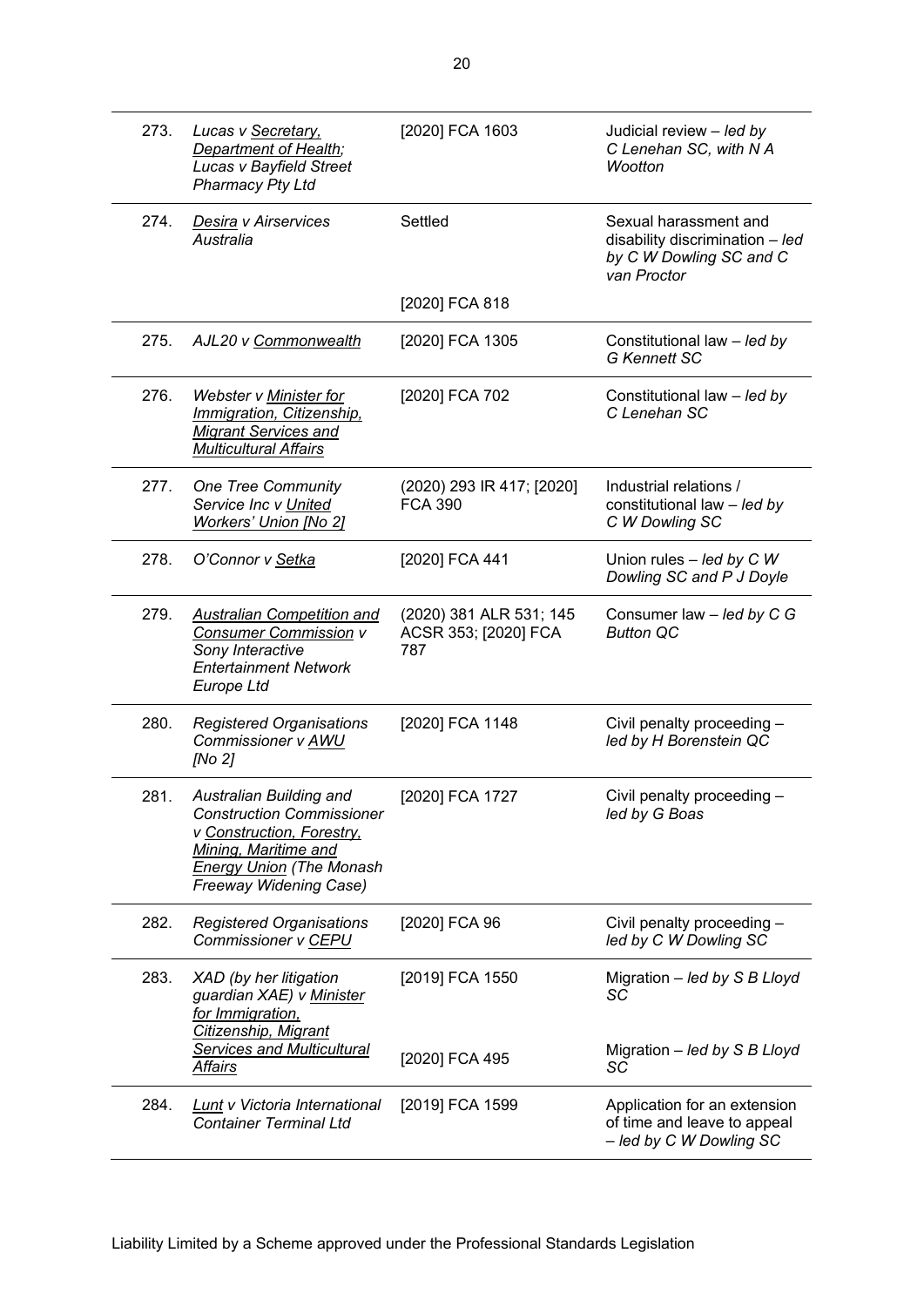| 285. | Downer Utilities Australia<br>Pty Ltd v Commissioner of<br>the Anti-Dumping<br>Commission                                                 | (2019) 165 ALD 595;<br>[2019] FCA 1190                                                                             | Judicial review - led by<br>C Harris QC                                                                                                |
|------|-------------------------------------------------------------------------------------------------------------------------------------------|--------------------------------------------------------------------------------------------------------------------|----------------------------------------------------------------------------------------------------------------------------------------|
| 286. | Sara, in the matter of an<br>inquiry into the election for<br>offices in the Australian<br><b>Salaried Medical Officers</b><br>Federation | [2018] FCA 844                                                                                                     | Inquiry into an irregularity in<br>a union election $-$ led by C<br><b>W</b> Dowling SC                                                |
| 287. | <b>Australian Competition and</b><br><b>Consumer Commission v</b><br>Ford Motor Company of<br>Australia Limited                           | (2018) 360 ALR 124;<br>[2018] FCA 703                                                                              | Pecuniary penalties under<br>the Australian Consumer<br>Law - led by O Bigos and C<br>van Proctor                                      |
| 288. | Tuimaseve v Minister for<br><b>Immigration and Border</b><br>Protection                                                                   | (2018) 74 AAR 192; [2018]<br><b>FCA 396</b>                                                                        | Migration appeal $-$ led by P<br>R D Gray QC                                                                                           |
| 289. | <b>Australian Workers Union v</b><br><b>Registered Organisations</b><br>Commissioner                                                      | (2017) 69 AILR 102-904;<br>[2017] FCA 1554                                                                         | Applications to set aside<br>subpoenas $-$ led by H<br>Borenstein QC, with M<br>Hosking                                                |
|      |                                                                                                                                           | [2018] FCA 517; [2018]<br>FCA 1300; [2019] FCA<br>187; [2019] FCA 188;<br>[2019] FCA 194; [2019]<br><b>FCA 195</b> | Other interlocutory disputes<br>- led by H Borenstein QC<br>and C van Proctor<br>Judicial review - led by H<br>Borenstein QC and C van |
|      |                                                                                                                                           | [2019] FCA 1671                                                                                                    | Proctor                                                                                                                                |
|      |                                                                                                                                           | [2019] FCA 2004                                                                                                    |                                                                                                                                        |
| 290. | EnergyAustralia Yallourn<br>Pty Ltd v AMWU                                                                                                | (2017) 69 AILR 102-883;<br>[2017] FCA 1245                                                                         | Industrial relations - led by<br>H Borenstein QC                                                                                       |
|      |                                                                                                                                           | [2018] FCA 47                                                                                                      | Costs - led by H Borenstein<br>QC                                                                                                      |
| 291. | <b>Guy v Crown Melbourne</b><br>Ltd                                                                                                       | [2017] FCA 1104                                                                                                    | Opinion evidence                                                                                                                       |
|      |                                                                                                                                           | (2018) 355 ALR 420;<br>[2018] FCA 36                                                                               | Misleading or deceptive<br>conduct and unconscionable<br>conduct $-$ led by R Merkel<br>QC, PRD Gray QC and ZE<br>Maud                 |
| 292. | Australian Securities and<br><b>Investments Commission v</b>                                                                              | (2018) 266 FCR 147;<br>[2018] FCA 751                                                                              | Market manipulation,<br>unconscionable conduct and<br>misleading or deceptive                                                          |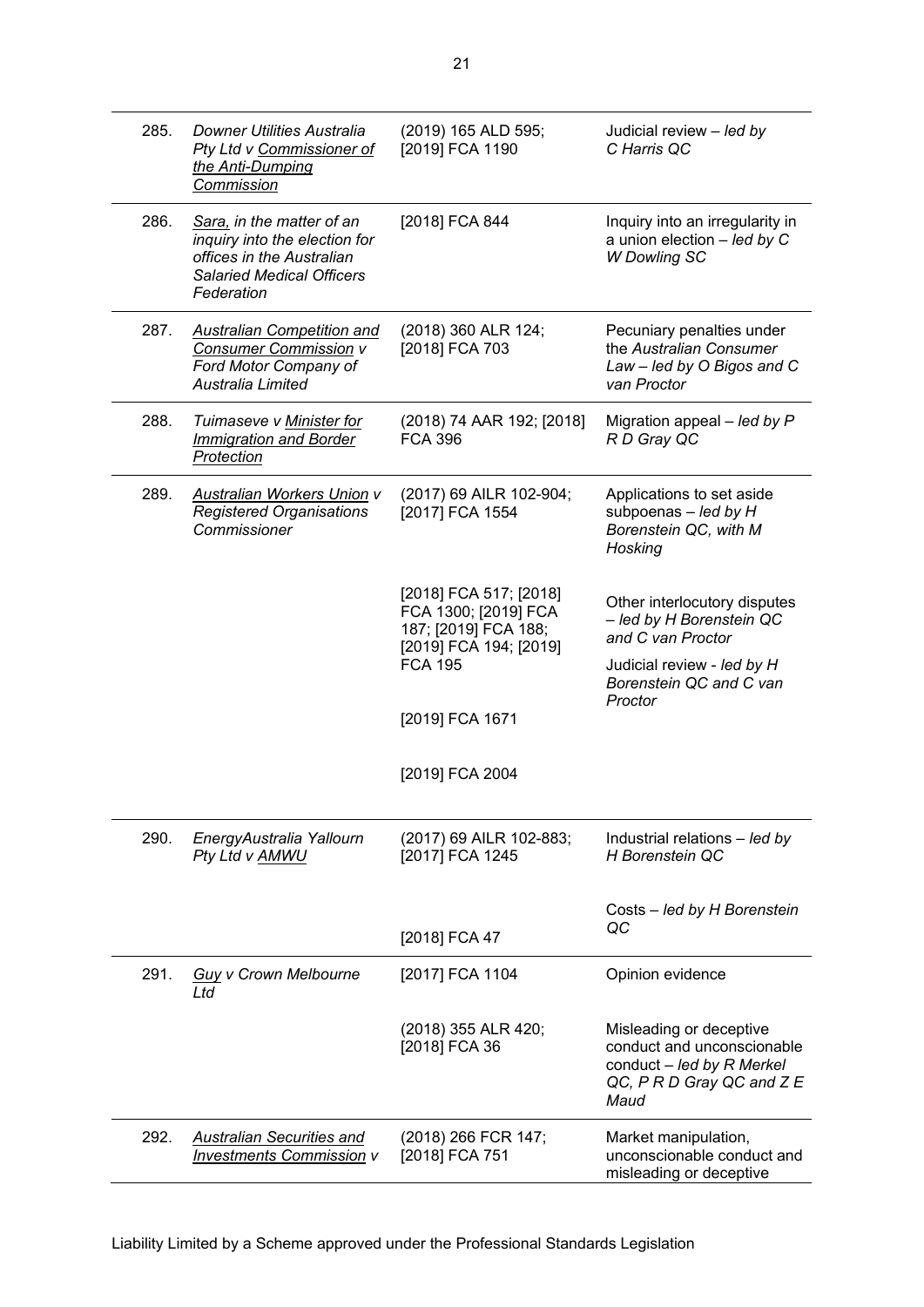|      | <b>Westpac Banking</b><br>Corporation                               |                                             | conduct $-$ led by $P D$<br>Crutchfield QC, M I Borsky<br>QC and C van Proctor |
|------|---------------------------------------------------------------------|---------------------------------------------|--------------------------------------------------------------------------------|
|      |                                                                     | [2017] FCA 1331                             | Amendment application                                                          |
|      |                                                                     | [2018] FCA 1701                             | Penalty                                                                        |
| 293. | Pascoe v State of Victoria                                          | Settled                                     | Disability discrimination<br>claim - led by M J Richards<br>SC, Crown Counsel  |
|      |                                                                     | [2017] FCA 498                              | Approval of settlement - led<br>by M J Richards SC, Crown<br>Counsel           |
| 294. | <b>FCA Australia Pty Ltd v</b><br>Campbell                          | Settled                                     | Breach of directors duties -<br>led by P D Crutchfield QC<br>and C G Button    |
| 295. | United Petroleum Pty Ltd v<br>Pentaco Oil (Aust) Pty Ltd            | [2016] FCA 118                              | Three day trial $-$ led by M D<br>Wyles QC and M I Borsky                      |
|      |                                                                     | [2016] FCA 221                              | Costs                                                                          |
| 296. | Wooldridge v Australian<br>Securities and Investments<br>Commission | (2015) 106 ACSR 551;<br>[2015] FCA 349      | Stay application $-$ led by R<br>D Strong                                      |
|      | Full Court of the Family Court of Australia                         |                                             |                                                                                |
| 297. | <b>Child Support Registrar &amp;</b><br>Scullin                     | (2015) 54 Fam LR 322;<br>[2015] FamCAFC 200 | Procedural fairness - led by<br>E Wilson QC                                    |
|      | <b>Federal Circuit Court of Australia</b>                           |                                             |                                                                                |
| 298. | APM21 v Lusty                                                       | [2021] FCCA 570                             | Interlocutory injunction $-$ <i>led</i><br>by S Maharaj QC                     |
| 299. | Gaughan v Causevic                                                  | (2016) 309 FLR 135;<br>[2016] FCCA 397      | Transfer application                                                           |
|      |                                                                     | [2016] FCCA 1693                            | Confirmation hearing for<br>interim control order - led by<br>S P Donaghue QC  |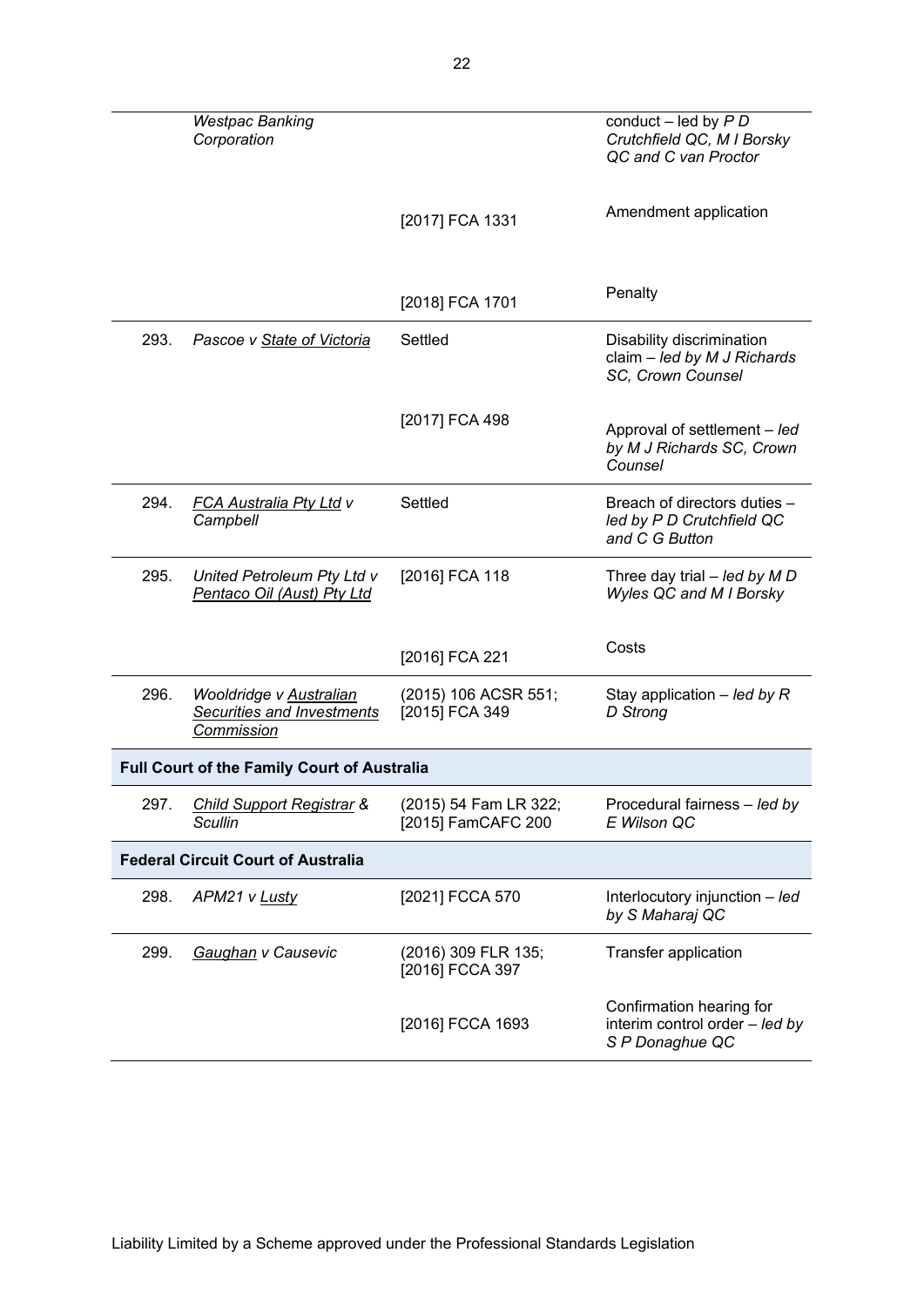|      | <b>Australian Competition Tribunal</b>                                                                                                                   |                                                |                                                                                                                            |
|------|----------------------------------------------------------------------------------------------------------------------------------------------------------|------------------------------------------------|----------------------------------------------------------------------------------------------------------------------------|
| 300. | <b>Application by Flexigroup</b><br>Ltd                                                                                                                  | [2020] ACompT 1                                | Application for intervention                                                                                               |
|      |                                                                                                                                                          | [2020] ACompT 2                                | Review of authorisation<br>determination $-$ led by R C<br>A Higgins SC (appearing on<br>behalf of the ACCC)               |
|      | <b>Fair Work Commission</b>                                                                                                                              |                                                |                                                                                                                            |
| 301. | <b>Lyon v Jetstar Airways Pty</b><br>Ltd                                                                                                                 | [2021] FWCFB 960                               | Interpretation of enterprise<br>agreement (appeal) - led by<br>C W Dowling SC                                              |
| 302. | <b>Application by Esso</b><br>Australia Pty Ltd pursuant<br>to s 603 of the Fair Work<br>Act 2009 (Cth)                                                  | (2018) 281 IR 147; [2018]<br><b>FWCFB 4120</b> | Section 603 application -<br>led by C W Dowling SC<br>(appearing on behalf of the<br>Minister for Industrial<br>Relations) |
|      | <b>Victorian Court of Appeal</b>                                                                                                                         |                                                |                                                                                                                            |
| 303. | Benbrika v Minister for<br><b>Home Affairs</b>                                                                                                           | Ongoing                                        | <b>Continuing Detention Order</b><br>- led by D I Star QC, with N<br>A Wootton                                             |
| 304. | HJ (a pseudonym) v<br>Independent Broad-based<br>Anti-Corruption<br>Commission                                                                           | [2021] VSCA 200                                | Undertakings - led by<br>H Borenstein QC                                                                                   |
| 305. | <b>Amcor Ltd v Barnes</b>                                                                                                                                | [2021] VSCA 6                                  | Breach of fiduciary duties -<br>led by P H Solomon QC,<br>with E Gisonda                                                   |
| 306. | <b>Cumming v Minister for</b><br>Planning                                                                                                                | (2020) 245 LGERA 164;<br>[2020] VSCA 208       | Judicial review - led by<br>S Morris QC                                                                                    |
| 307. | Chairperson of the Royal<br>Commission into the<br><b>Management of Police</b><br><b>Informants v Chief</b><br><b>Commissioner of Victoria</b><br>Police | [2019] VSCA 154                                | Suppression orders and<br>witness protection - led by<br>D Mandie                                                          |
| 308. | Lees v Connective<br>Services Pty Ltd                                                                                                                    | (2019) 346 FLR 323;<br>[2019] VSCA 143         | Corporations law - led by<br>M I Borsky QC                                                                                 |
| 309. | Cargill Australia Ltd v<br>Viterra Malt Pty Ltd                                                                                                          | [2018] VSCA 260                                | Confidentiality - led by C G<br><b>Button</b>                                                                              |
| 310. | Viterra Malt Pty Ltd v<br>Cargill Australia Ltd                                                                                                          | (2018) 58 VR 333; [2018]<br><b>VSCA 333</b>    | Issue waiver $-$ led by $P$ H<br>Solomon QC                                                                                |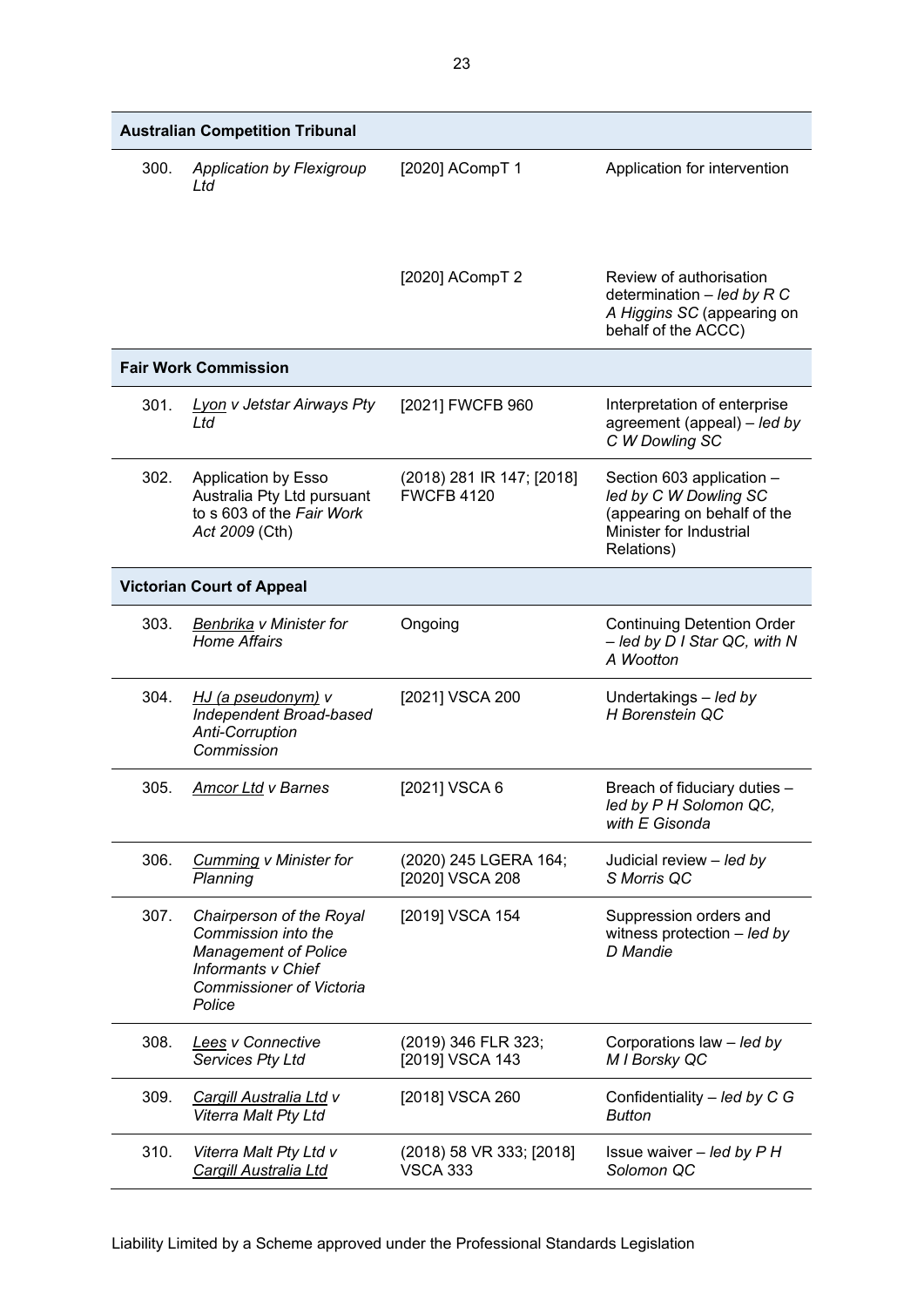| 311. | <b>RCR Energy Pty Ltd v WTE</b><br>Co-Generation Pty Ltd                | [2017] VSCA 50                                                                        | Summary judgment - led by<br>C M Scerri QC                                                                                                            |
|------|-------------------------------------------------------------------------|---------------------------------------------------------------------------------------|-------------------------------------------------------------------------------------------------------------------------------------------------------|
| 312. | <b>Chief Commissioner of</b><br>Police v Nikolic                        | (2016) 338 ALR 683;<br>[2016] VSCA 248                                                | Procedural fairness - led by<br>R Merkel QC                                                                                                           |
| 313. | Barnes v Victoria                                                       | [2015] VSCA 343                                                                       | Statutory construction of<br>Disability Act 2006 (Vic) -<br>led by R Merkel QC                                                                        |
|      | <b>Supreme Court of Victoria</b>                                        |                                                                                       |                                                                                                                                                       |
| 314. | [Suppressed]                                                            | Judgment reserved                                                                     | Closed court and<br>suppression orders - led by<br>A Berger QC                                                                                        |
| 315. | Stockfeld v Hendon                                                      | [2021] VSC 133                                                                        | Restrictive covenant - led<br>by M Townsend                                                                                                           |
| 316. | EZ (a pseudonym) v<br>Commonwealth                                      | [2020] VSC 871                                                                        | Jurisdiction - led by<br>C Lenehan SC                                                                                                                 |
| 317. | Rowson v Department of<br><b>Justice and Community</b><br><b>Safety</b> | (2020) 60 VR 410; [2020]<br><b>VSC 236</b>                                            | Interlocutory injunction - led<br>by K Walker QC, Solicitor-<br>General for Victoria, and L T<br>Brown, Crown Counsel                                 |
| 318. | <b>Cumming v Minister for</b><br>Planning                               | [2019] VSC 811                                                                        | Judicial review - led by<br>S Morris QC                                                                                                               |
| 319. | Setka v Carroll                                                         | (2019) 58 VR 657; [2019]<br><b>VSC 571</b>                                            | Challenge to motion to expel<br>from a political party - led by<br><b>G Kennett SC</b>                                                                |
| 320. | <b>Bolitho v Banksia</b><br><b>Securities Limited</b>                   | [2019] VSC 554; [2019]<br>VSC 653; [2020] VSC 174;<br>[2020] VSC 524; [2021]<br>VSC 9 | Group proceeding<br>settlement approval<br>(commission and costs) -<br>led by S R Horgan QC (for<br>the funder)                                       |
| 321. | Martin v Magistrates' Court<br>of Victoria                              | [2019] VSC 493                                                                        | Judicial review - led by L<br>Brown, Crown Counsel                                                                                                    |
| 322. | <b>Cargill Australia Ltd v</b><br>Viterra Malt Pty Ltd                  | Judgment reserved                                                                     | Claims relating to sale of<br>business - led by<br>P Anastassiou QC, L<br>Nichols QC, K Burke, and H<br>Tiplady, with T Barry and M<br><b>Tennant</b> |
|      |                                                                         | [2018] VSC 433                                                                        | Discovery $-$ led by C G<br><b>Button</b>                                                                                                             |
|      |                                                                         | [2018] VSC 478                                                                        | Confidentiality $-$ led by C G<br><b>Button</b>                                                                                                       |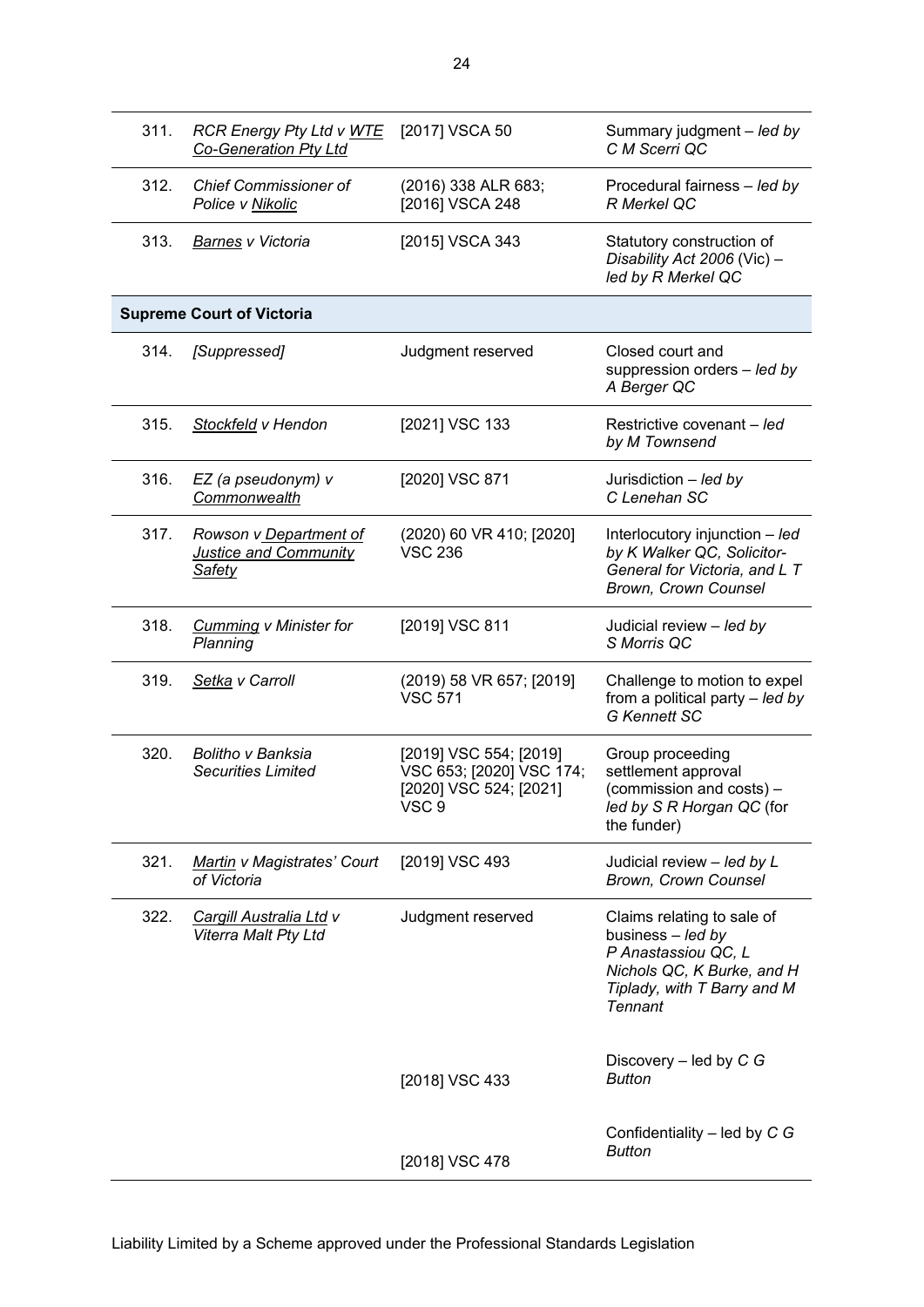|      |                                                                               | [2018] VSC 529                                                     | Confidentiality - led by C G<br><b>Button</b>                                                                 |
|------|-------------------------------------------------------------------------------|--------------------------------------------------------------------|---------------------------------------------------------------------------------------------------------------|
| 323. | <b>Liberal Party of Australia</b><br>(Victorian Branch) v Rae                 | [2018] VSC 731                                                     | Electoral law $-$ led by $A$<br>Solomon-Bridge                                                                |
| 324. | Wolf v Zakula                                                                 | (2019) 58 VR 508                                                   | Judicial review - led by C<br>Carr                                                                            |
| 325. | Madafferi v Chief<br><b>Commissioner of Police</b>                            | [2017] VSC 652                                                     | Application for an extension<br>of time - led by R Merkel<br>QC                                               |
| 326. | <b>Australian Funding</b><br>Partners Ltd v Botsman                           | [2018] VSC 303                                                     | Claim for breach of litigation<br>funding agreement $-$ led by<br>S R Horgan QC                               |
|      |                                                                               | [2018] VSC 507                                                     | Costs – led by $S \, R$<br>Horgan QC                                                                          |
| 327. | Fagridas v Commissioner<br>of State Revenue                                   | (2018) 107 ATR 684;<br>[2018] VSC 145                              | Sections 17, 36A and 36C<br>of the Duties Act 2000 (Vic)<br>- led by C Horan QC                               |
| 328. | Mancharam v Ramanlal (as<br>Trustee of the Mancharam<br><b>Family Trust)</b>  | (Unreported, April 2017)                                           | Ex parte freezing order - led<br>by J W K Burnside AO QC                                                      |
|      |                                                                               | Settled                                                            | Breach of trust – led by H<br>Symon QC                                                                        |
| 329. | Lotus Projects Pty Ltd v<br><b>Commissioner of State</b><br><u>Revenue</u>    | (2017) 105 ATR 252;<br>[2017] ATC 20-609; [2017]<br><b>VSC 63</b>  | Land Tax Act 2005 (Vic) $-$<br>led by C J Horan QC                                                            |
| 330. | <b>Exton v Extons Pty Ltd</b>                                                 | (2017) 118 ACSR 411;<br>[2017] VSC 14                              | Three day trial; shareholder<br>oppression - led by M D<br>Wyles QC                                           |
| 331. | Michaelides v<br><b>Commissioner of State</b><br><u>Revenue</u>               | (2016) 103 ATR 207;<br>[2016] ATC 20-567; [2016]<br><b>VSC 256</b> | Duties Act 2000 (Vic) $-$ led<br>by C J Horan QC                                                              |
| 332. | <b>Impact Funds Management</b><br>Pty Ltd v Roy Morgan<br><b>Research Ltd</b> | [2016] VSC 221                                                     | Six day trial $-$ led by S R<br>Horgan QC                                                                     |
| 333. | <b>Mullett v Nixon</b>                                                        | [2016] VSC 129                                                     | Privilege $-$ <i>led by</i> S B<br>McNicol QC (appearing on<br>behalf of the Chief<br>Commissioner of Police) |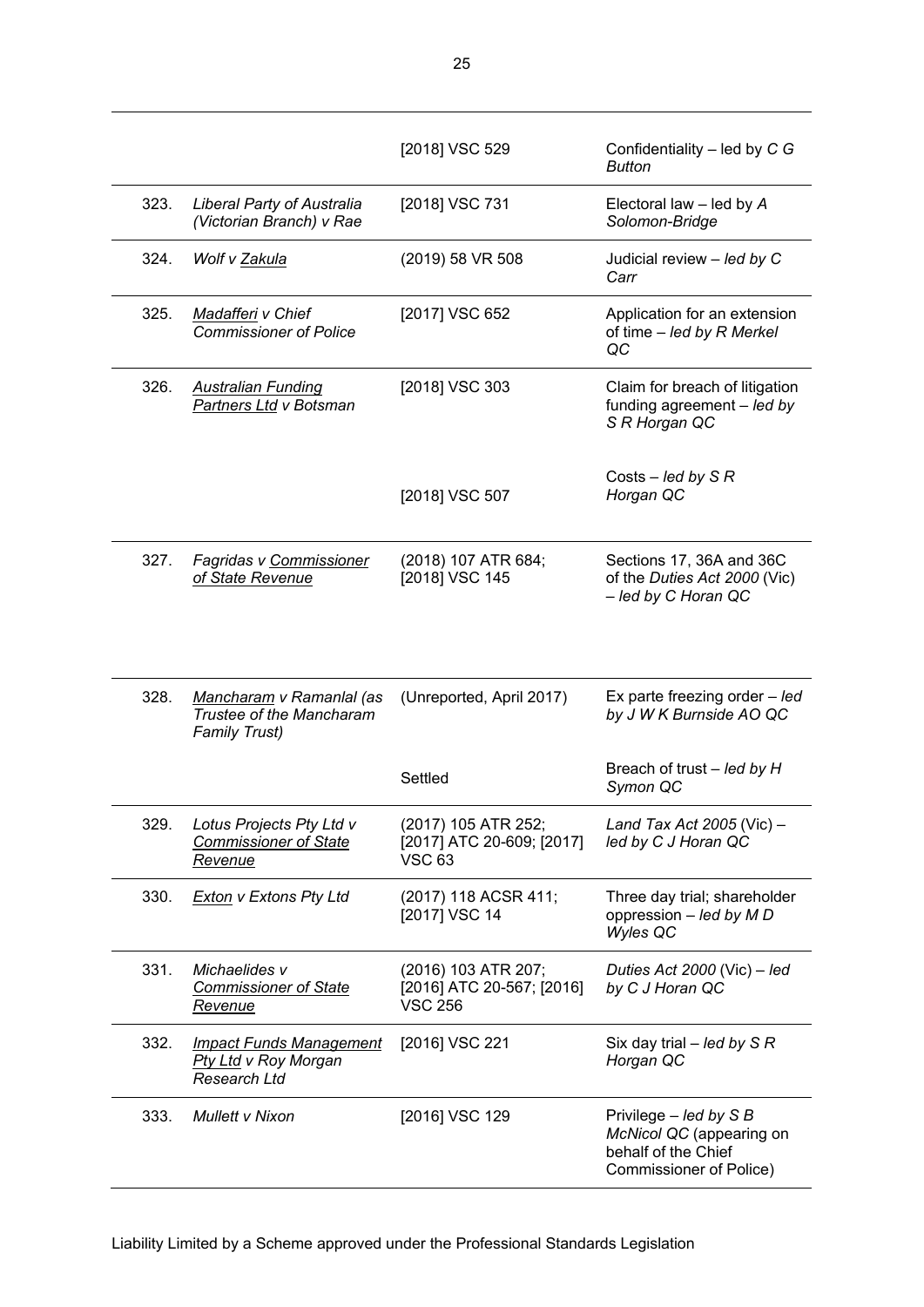| 334.                                                         | Rabobank Australia Ltd v<br>Littore                                                                          | (Unreported, November<br>2015)             | Freezing order - led by N<br>Lucarelli QC                                                                                    |  |  |
|--------------------------------------------------------------|--------------------------------------------------------------------------------------------------------------|--------------------------------------------|------------------------------------------------------------------------------------------------------------------------------|--|--|
| 335.                                                         | <b>Brighton CJ Investment v</b><br>FCA Australia Pty Ltd                                                     | (Unreported, August 2015)                  | Transfer application $-$ led by<br>C G Button                                                                                |  |  |
| 336.                                                         | <b>Amcor Ltd v Barnes</b>                                                                                    | [2015] VSC 90                              | Security for costs application<br>- led by S B McNicol QC                                                                    |  |  |
|                                                              |                                                                                                              | [2016] VSC 707                             | 38 day trial $-$ led by S B<br><b>McNicol QC</b>                                                                             |  |  |
| 337.                                                         | In the matter of an<br>application for a<br><b>Preventative Detention</b><br>Order in respect of<br>Causevic | Ex parte application                       | Preventative detention order<br>- led by S P Donaghue QC                                                                     |  |  |
|                                                              |                                                                                                              | (2015) 251 A Crim R 481;<br>[2015] VSC 248 | Application for access to<br>court file $-$ led by S P<br>Donaghue QC (appearing<br>on behalf of the applicant for<br>a PDO) |  |  |
| <b>County Court of Victoria</b>                              |                                                                                                              |                                            |                                                                                                                              |  |  |
| 338.                                                         | $R$ v Karadimas                                                                                              | Ongoing<br>(Unreported, 25                 | Prosecution - led by S<br>Ginsbourg                                                                                          |  |  |
|                                                              |                                                                                                              | September 2020)                            | Permanent stay application                                                                                                   |  |  |
| <b>Victorian Civil and Administrative Tribunal</b>           |                                                                                                              |                                            |                                                                                                                              |  |  |
| 339.                                                         | Kyneton Bushland Resort<br>Ltd v Commissioner of<br><b>State Revenue</b>                                     | [2017] VCAT 28                             | Land Tax Act 2005 (Vic) -<br>led by C J Horan QC                                                                             |  |  |
| <b>Magistrates Court of the Australian Capital Territory</b> |                                                                                                              |                                            |                                                                                                                              |  |  |
| 340.                                                         | Dean v Witness K                                                                                             | (Unreported, 18 June<br>2021)              | Plea hearing - led by<br>R Maidment QC                                                                                       |  |  |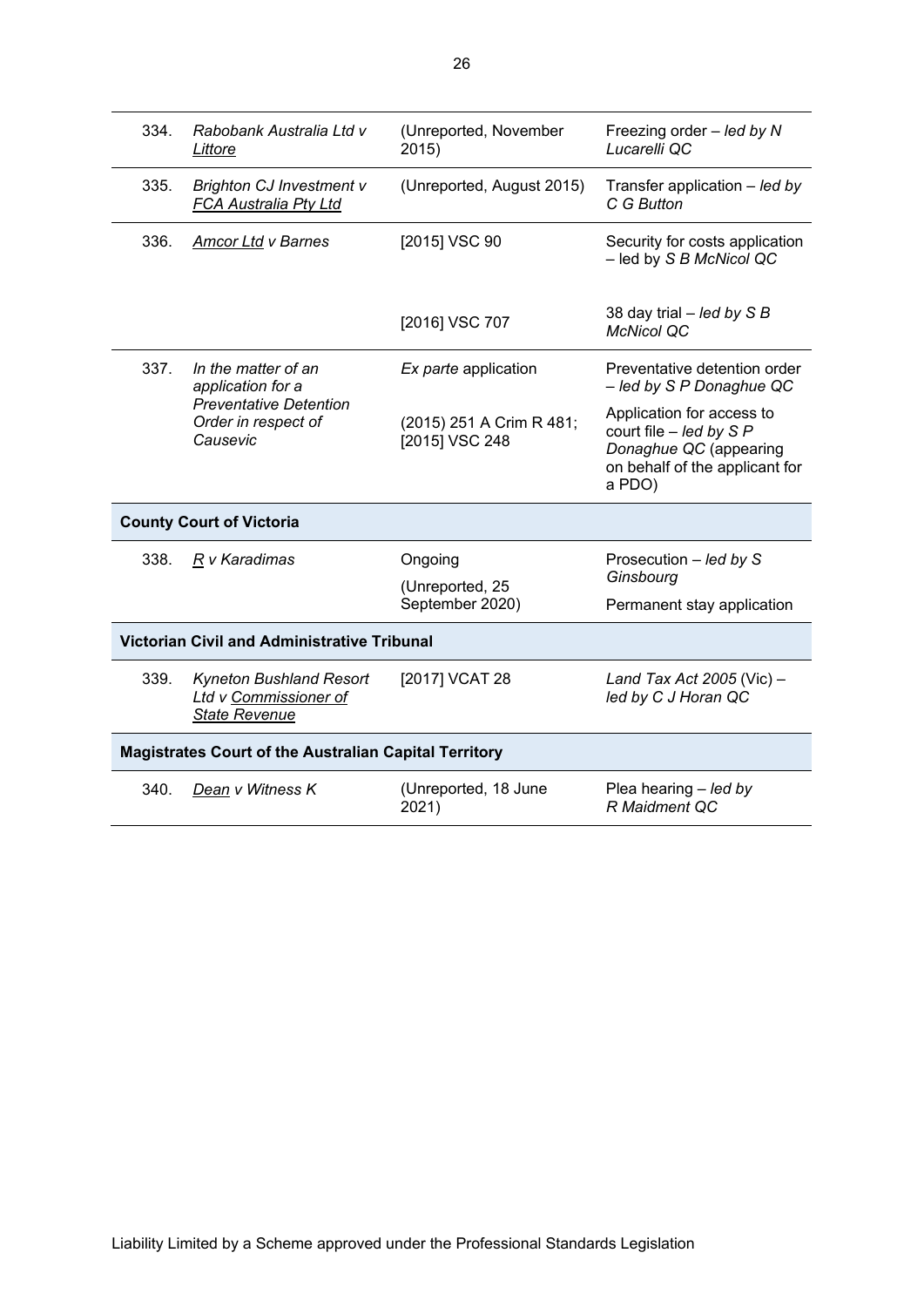# **Inquiries and Commissions**

| $\mathbf{1}$ . | Acting for the Australian Securities and Investments Commission in the Royal<br>Commission into Misconduct in the Banking, Superannuation and Financial Services<br>Industry (2018) |
|----------------|-------------------------------------------------------------------------------------------------------------------------------------------------------------------------------------|
|                | Round 1 - led by L Nichols QC and C van Proctor, with R Chaile                                                                                                                      |
|                | Round 2 – led by P W Collinson QC, M J Steele SC and C Bannan                                                                                                                       |
| 2.             | Counsel assisting the Independent National Security Legislation Monitor (2018)                                                                                                      |
| 3.             | Acting for Silver Chain in the Royal Commission into Aged Care Quality and Safety<br>(2019)                                                                                         |
| 4.             | Acting for the State of Victoria in the Royal Commission into Victoria's Mental Health<br>System (2019)                                                                             |
| 5.             | Acting for a witness in the Royal Commission into Management of Police Informants<br>(2019)                                                                                         |
| 6.             | Conducting s 19 examinations for the Australian Securities and Investments Commission<br>(2019)                                                                                     |
| 7.             | Acting for the Department of Home Affairs in the Australian Commission for Law<br>Enforcement Integrity "Operation Angove" (2019-2020)                                              |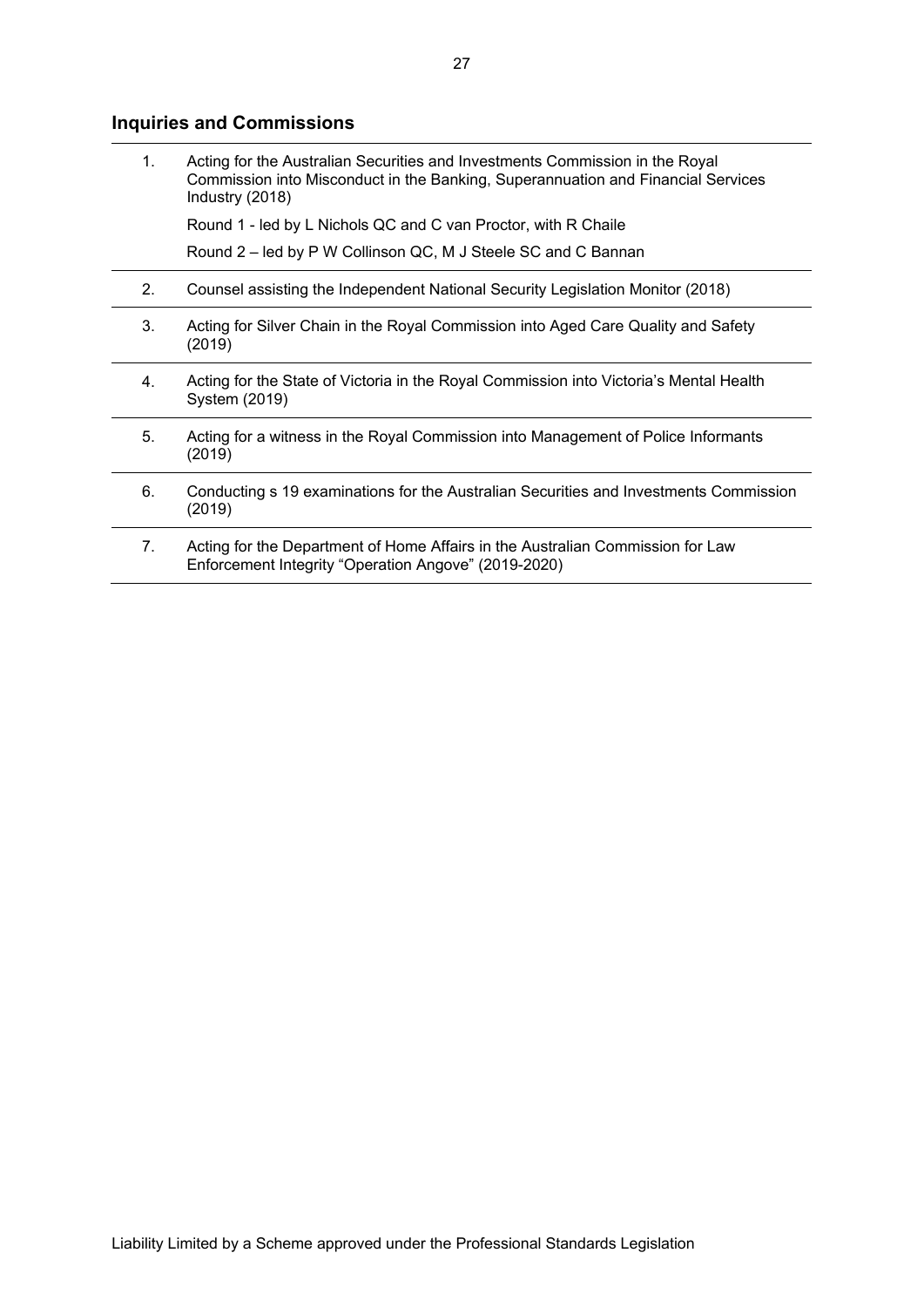### **Publications, presentations and other academic engagements**

#### **Edited collections**

*Anti-Cartel Enforcement in a Contemporary Age: The Leniency Religion* (Hart Publishing, 2015) (co-editor with Caron Beaton-Wells).

### **Articles**

'Act is a Remedy, not a Weapon', *Law Institute Journal* (October 2015) (with David O'Callaghan QC)

'New Perspectives on Australian Constitutional Citizenship and Constitutional Identity' (2012) 33 *Adelaide Law Review* 199.

'Facts and Evidence in Litigation under the *Charter of Human Rights and Responsibilities Act 2006* (Vic) and the *Human Rights Act 2004* (ACT)' (2012) 36 *Melbourne University Law Review* 287.

'Revisiting Allegiance and Diplomatic Protection' [2012] *Public Law* 197.

'Just Another Fish in the Sea? The WTO Panel Decision in *US - Tuna III*' (2012) 29*Environmental and Planning Law Journal* 45.

'"Trading or Financial Corporations" under Section 51(xx) of the *Constitution*: A Multifactorial Approach' (2011) 37 *Monash University Law Review* 12.

'The 'Fatal Conundrum' of 'No-Consideration' Clauses after *Plaintiff M61*' (2011) 39 *Federal Law Review* 303.

'*Wong v Commonwealth*: Missed Opportunities, Contemporary Meaning and the People' (2011) 13 *Constitutional Law & Policy Review* 76.

'Government Duties to Provide Diplomatic Protection in a Comparative Perspective' (2011) 85 *Australian Law Journal* 300.

'Using GATT, Art XX to Justify Climate Change Measures in Claims under the WTO Agreements' (2010) 27 *Environmental and Planning Law Journal* 346.

'The Consistency of the European Union Renewable Energy Directive with World Trade Organization Agreements: The Case of Biofuels' (2010) 1 *Renewable Energy Law and Policy Review* 33 (with Andrew Mitchell).

#### **Book chapters**

'Undertakings: Constitutionality, Commerciality, and Other Considerations' in Michael Gvozdenovic and Stephen Puttick (eds), *Volume 2 – Current Issues in Competition Law: Practice and Perspectives* (Federation Press, forthcoming) (with Justin Gleeson SC)

#### **Other contributions**

Updating Author for chapter on 'Freedom of Information' in CCH's *Local Government Service Victoria*.

Updating Author for subtitle on 'Possession' in *The Laws of Australia* (Update 256).

Australian Recent Developments Correspondent for *Public Law* (2008 – 2009) (with Cheryl Saunders).

#### **Invited presentations**

'Statutory interpretation' (CLE presented to Maurice Blackburn, 26 August 2019) (with Sophie Clapin)